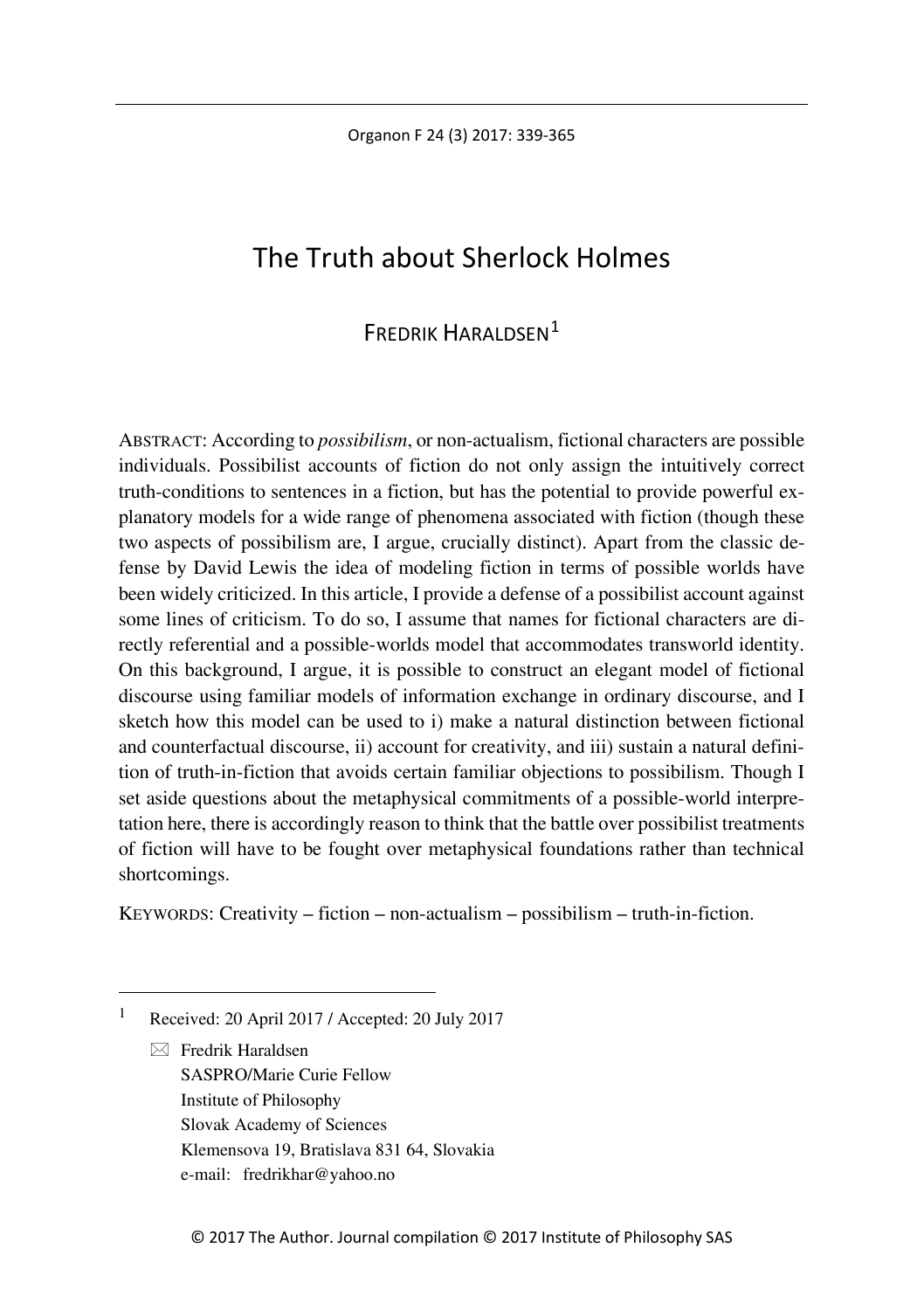#### **1. Introduction**

Realists about fictional characters are committed to an ontology of fictional characters. A benefit of realism is the ability to make relatively straightforward sense of talk about such characters; though 'Trump is human' and 'Sherlock Holmes is human' differ in truth-value, the sentences seem *prima facie* to have the same kind of semantic content, and if 'Trump' refers to Trump and 'Trump is tall' expresses a singular proposition whose truth-conditions depend on how things are with Trump, one may expect the same to apply to 'Holmes'. *Prima facie*, then, 'Holmes' refers to Holmes, and sentences involving Holmes express singular propositions that are assigned truth conditions the same way sentences containing 'Trump' are.

Realists disagree about the nature of these characters, however. According to *possibilism*, or non-actualism, fictional characters are *possible objects*. Although Holmes does not actually exist, he could have, and does exist in some possible world different from the actual one. Moreover, we understand sentences containing 'Holmes' at least in part by grasping what things are like in worlds relative to which those sentences are true. In the present article I provide a partial defense of possibilism. However, to do so we should distinguish two distinct goals a possibilist analysis could aim to achieve. First, a possibilist analysis might aim to provide a semantic theory for sentences in fiction, one that assigns intuitively correct truth-conditions to such sentences. Now, I will assume that sentences containing 'Holmes' express singular propositions and that 'Holmes' directly refers to the merely possible object Holmes, who exists in multiple worlds where he instantiates different properties. A challenge to this view that I briefly discuss below is to explain how we can refer to the right individual (see Kripke 2011; Thomasson 1999). To provide a semantic theory that identifies truthconditions for each sentence in a fiction, however, we need not worry for instance about what counts as true in a fiction or whether there is a set of relevant worlds that can serve as truth-makers for the *whole* fiction.

A second goal is to develop a model of fiction as a type of *discourse*, that can help explain how we interpret, and share interpretations of, fictional narratives. Doing so requires for instance accounts of what counts as being the case in a story, what distinguishes storytelling from counterfactual discourse and how possible worlds can be used to reflect the *creative*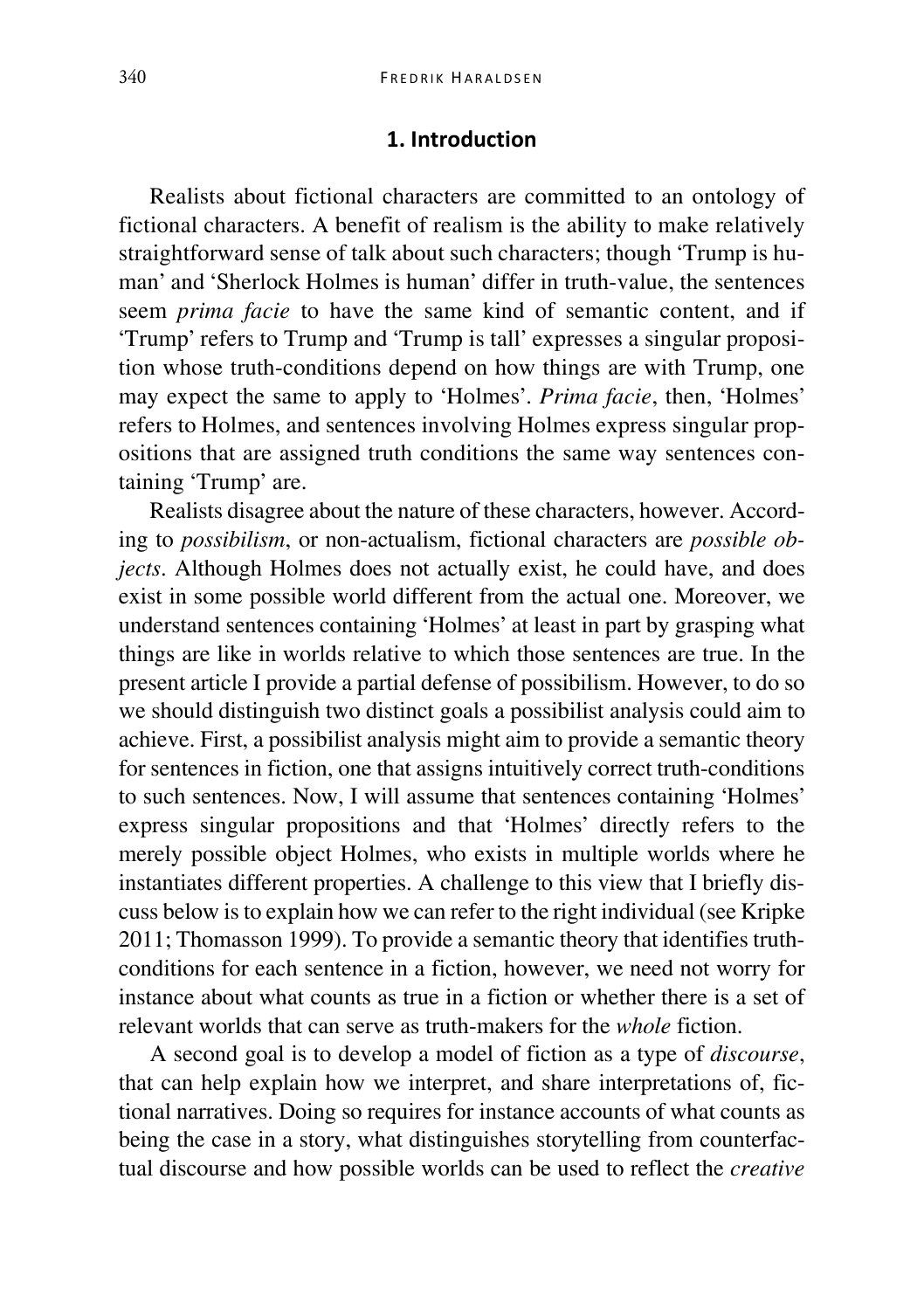aspect of storytelling. The primary aim of this article is to sketch a framework that can support the second goal. I do not intended to offer a comprehensive theory of literary interpretation, of course; questions about the role of the narrator or rhetorical devices such as irony or metaphor, for instance, are beyond the scope of this article and probably beyond what we can expect to model with possible worlds alone. Rather, my goal is to identify some basic tools that can later be supplemented in various ways.

To provide such a framework we need an account of what it takes for a claim to count as *true* in a fiction. A first stab may be:

(1) *In fiction f, 's' is true* iff *in the (relevant) possible worlds reflecting f, s*.

Two points are worth making here. First, we need to specify what it takes for worlds to be *relevant*. For the moment, think of the relevant worlds as the *closest* ones in which the events described in *f* take place. I return to this issue below. Second, (1) assumes that utterances of sentences such as 'Holmes is a detective' are (in the relevant contexts) elliptical for 'in the fiction, Holmes is a detective'. We could, however, interpret such sentences as non-elliptical and literally false but rather understand fiction talk for instance as engendering a shift in the *context of assessment* (following e.g. Kölbel 2002; MacFarlane 2005). Either option will in principle work for my purposes.

Possibilism does not only predict intuitively correct truth-conditions for sentences containing names for fictional characters, but in many cases also their intuitively correct *truth-values*, and does so in many ways better than other realist theories – Meinongian views, Platonism or abstract artifact theories – or irrealist views. Possibilism predicts that 'Holmes does not exist' and 'there is no Holmes' are true, insofar as existence ascriptions involve implicit restriction to the actual world. 'Holmes is a detective' has both a true and a false reading, depending on the presence or scope of an 'in-the-fiction' operator. Moreover, possibilism seems able to account for issues such as embedded fictions, intertextual comparisons ('Holmes is smarter than Poirot'), meta-fictional claims ('Holmes is a fictional character') and even make sense of speculations about characters' motivations or psychology, also when these are not explicitly detailed, insofar as there may well be a fact of the matter in the closest worlds where a character acts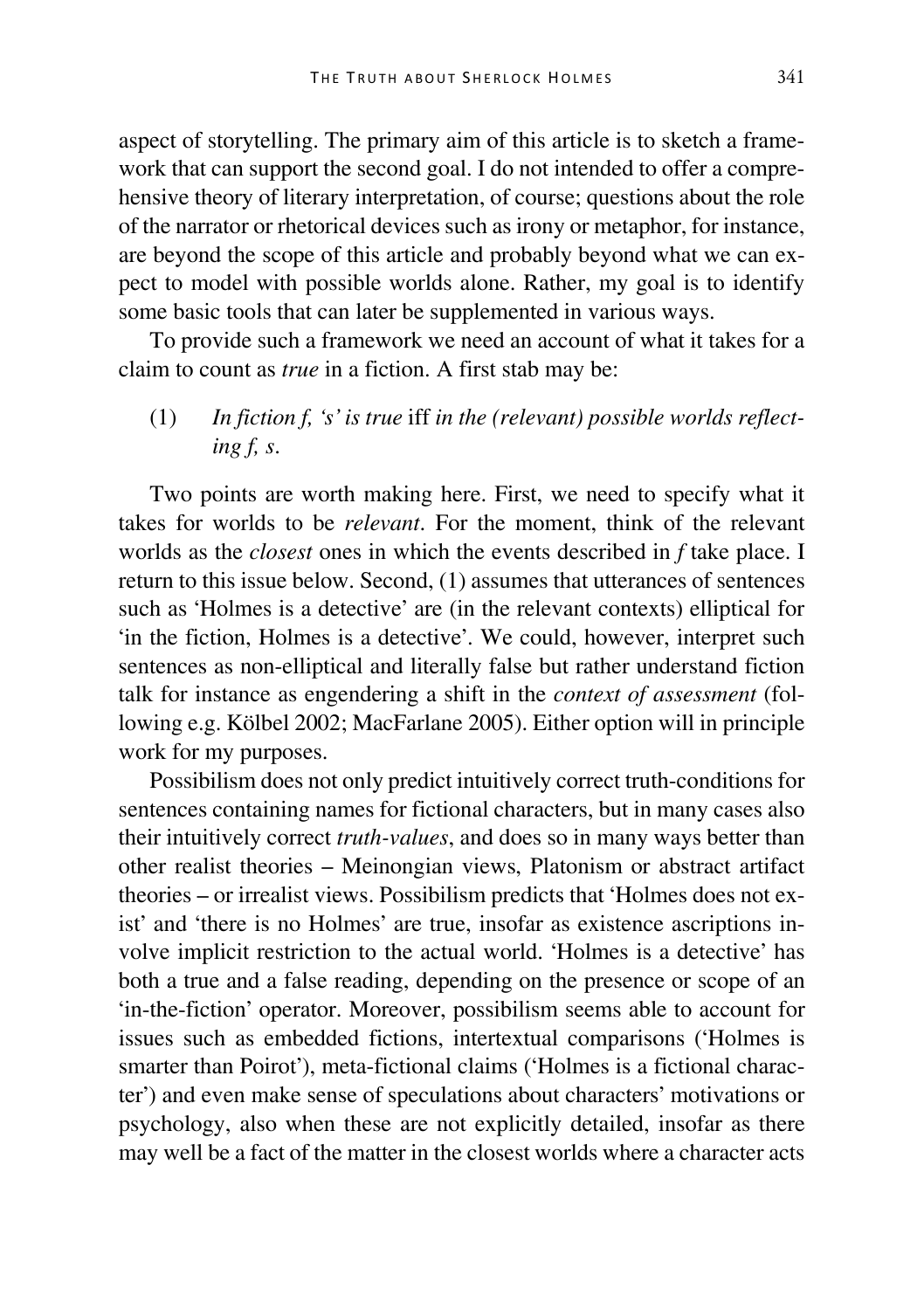as described in the fiction. Possibilism even gives us a basis for explaining how it is possible to *learn* from fiction – not only facts about the actual world related in the fiction, but about morality or the human condition. Of course, I will not have space to discuss all these features in detail here. But even the apparent ease with which possibilism can accommodate the intuitive data is some evidence in its favor.

There are, however, important questions I will set aside here; I mention some of them in Section 2. In Section 3 I sketch a possibilist model of fiction and explain how it accommodates i) creativity and ii) the distinction between fictional and counterfactual talk. In Section 4 I sketch and defend a promising theory of *truth-in-fiction*.

#### **2. Referring to Holmes**

There are several issues I do not have room to discuss. I merely note some of them here:

1) To provide a theory of truth for fiction it is natural to assume that we need possible worlds to be fairly metaphysically robust. To what extent we are committed to *modal realism* is a question I leave open.

2) I will assume that names are directly referential. A commitment to direct reference sits uncomfortably with a counterpart theory of modality, which appears to require some form of descriptivism (see Sullivan 2005, for discussion). A counterfactual claim about Aristotle must, on a direct reference view, be a claim about *Aristotle*, and not his potentially descriptively indistinguishable counterparts (on pain of a change in *semantic content*). To determine whether 'Aristotle could have failed to teach Alexander' is true, then, we don't search the space of worlds to discover one in which an identifiable Aristotle fails to teach Alexander. Rather, we consider what the case is with *Aristotle*, and evaluate the counterfactual claim by determining whether *he* is part of a world where he doesn't teach Alexander. On direct reference views, reference precedes the identification of relevant worlds. Accordingly, Aristotle must exist in multiple worlds, and the relevant worlds must contain the numerically same individual Aristotle. And since we want the semantic content of names in fiction to be of the same type as ordinary names, 'Holmes' should be directly referential as well. As a consequence, we reject counterpart theories of modality in our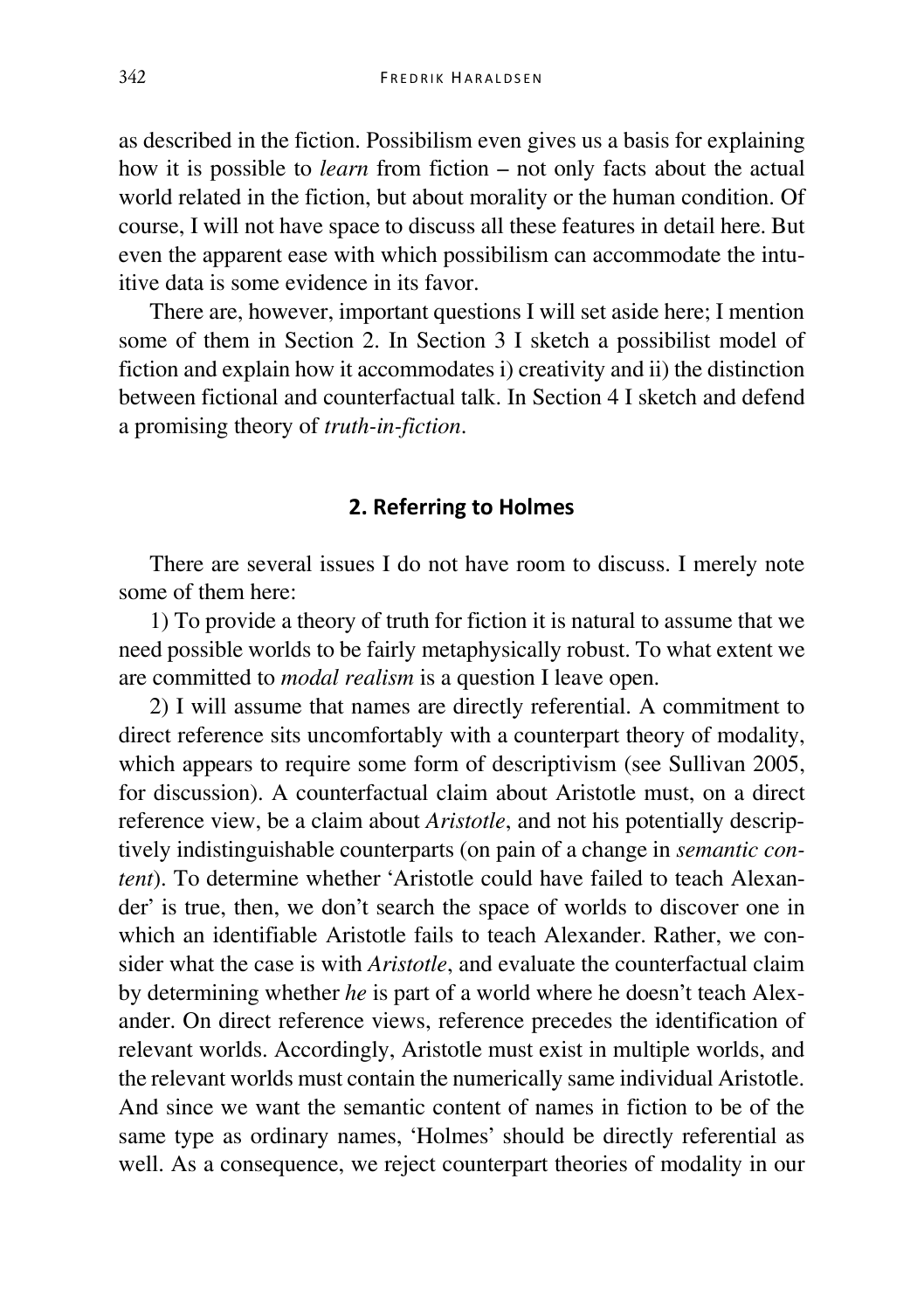model of fiction. Possibilism is not wedded to a counterpart theory, however. If we need robust modal realism, then transworld identity of individuals may be ensured by overlapping worlds or by adopting some form of modal dimensionalism.

3) For possibilism model fiction, there must be possible worlds containing magic, ghosts, dragons and people waking up as beetles or cockroaches. Widespread *essentialism* or proliferation of metaphysical necessities would be a problem for such accounts of fiction by limiting the kinds of stories authors could coherently tell even among stories that appear *prima facie* to be coherent. I will assume that if a story can be apparently coherently told in which an object of type *A* is described as being *not-B*, this is at least evidence that there are worlds where *A*s are *not-B*s.

The extent to which even widespread essentialism is an obstacle may be a function of what commitments our account makes to the metaphysics of modality. A constructivist or ersatzist approach *might* allow us to sidestep essentialist worries even consistently with accepting a wide range of metaphysical necessities: to provide the truth-conditions for sentences in fiction, we need the space of worlds to contain the logically (and analytically) possible worlds, but just as fictions are free to change laws of nature, fictions are free to suspend *metaphysical* necessities that are not also logical or analytical necessities and still be able to model the semantic contents of sentences correctly. If *x* is essentially human, *x* is human in all metaphysically possible worlds, but '*x* is not human' is not *logically* or analytically impossible; we can construct or describe logically and analytically consistent worlds in which *x* is not human, and stipulate that these are as relevant for our purposes as the metaphysically possible ones.

4) We may, as mentioned above, legitimately worry about how we can *refer* to merely possible objects. To defend possibilism as a model of fictional discourse, I need to say something about reference, and in the rest of this section I sketch a response to this worry (a complete answer will have to be postponed).

Whenever I utter a sentence containing a name I succeed in referring presumably in virtue of standing in the right sort of relation – perhaps a causal-historical relation – to the introduction of the name, and this relation is plausibly the same for my use of 'Holmes' as for my use of 'Caligula'. But whereas we can tell an obvious story about how 'Caligula' got attached to Caligula in the first place, it is less clear how Doyle attached 'Holmes'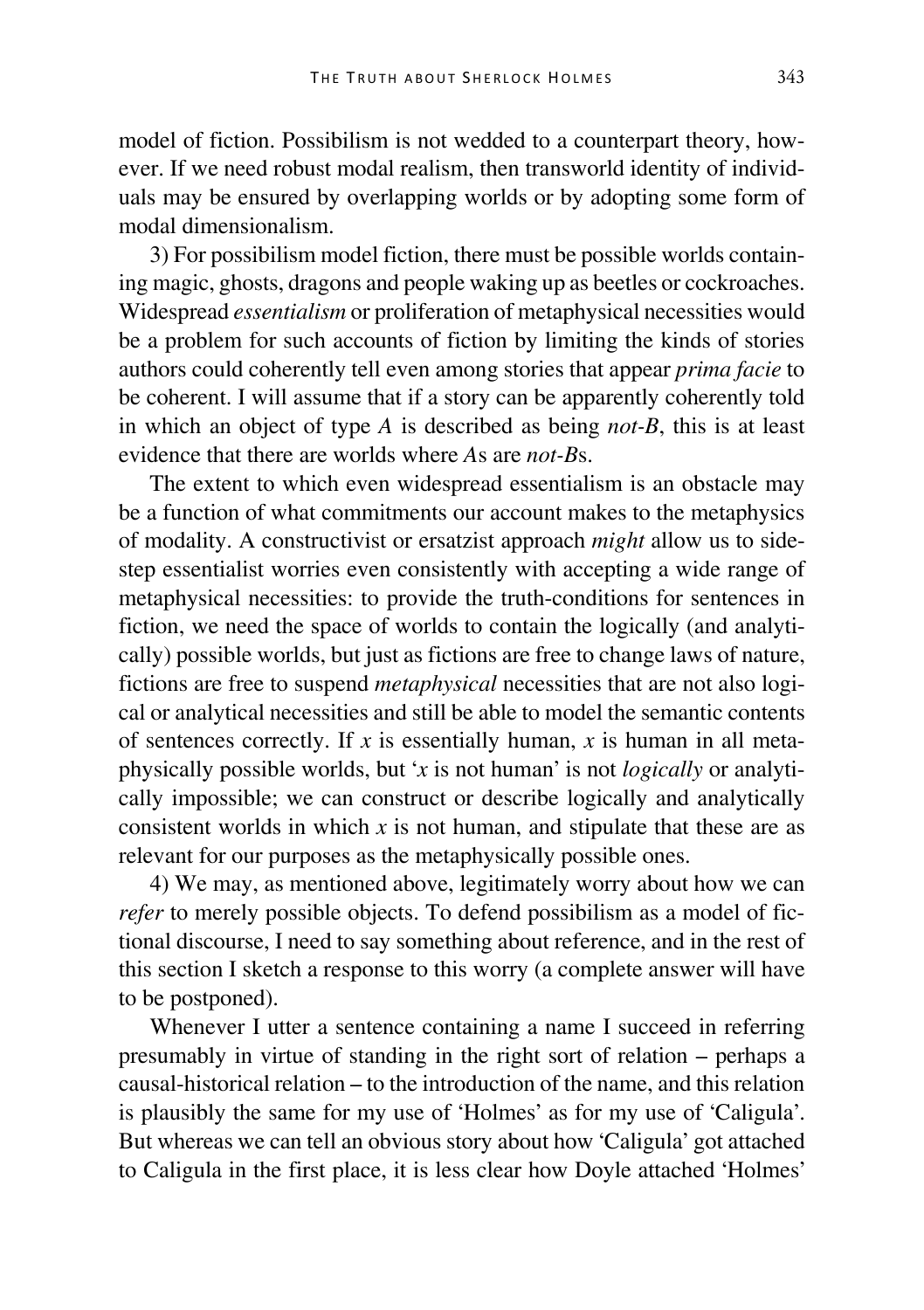to the merely possible object Holmes when introducing the name. Doyle cannot have established the reference of 'Holmes' by a baptismal act where the name was bestowed upon a demonstratively available object, since merely possible objects are not demonstratively accessible. Now, if demonstration were necessary for fixing reference, then a number of names for objects also outside of fiction would fail to refer, including names for abstract objects, individuals hypothesized to exist, or unobserved astronomical objects whose existence is inferred by calculation. In these cases, however, we can individuate referents as the individuals that uniquely satisfy certain descriptions. But descriptive individuation also seems unavailable in the Holmes case. Many merely possible objects – perhaps even some (or all) actual ones – satisfy the descriptions associated with 'Holmes' in the stories in different worlds. But insofar as 'Holmes' is directly referential – and thus *rigid*, picking out the same object in every world in which it exists – it must pick out *one* of them on pain of contradiction.[2](#page-5-0)

Note that for descriptivists about the semantic contribution of proper names this kind of worry would not arise; for them, the contribution of 'Holmes' is a descriptively individuated *role* that can be satisfied by numerically different objects in different worlds without affecting the semantic content of sentences containing the name. But since we reject descriptivism, we need to know i) which object, among all suitable candidates, is Holmes; and ii) how Doyle managed to refer to it. I think the correct answer to the first question is that *it doesn't matter*. To be sure, we need 'Holmes' to refer to a single one among the merely possible referents, but it makes no difference *which one*. As for the second question, I suggest that when Doyle started writing about Holmes (or dreamt up the character), his implicit decision to describe a fictional character sufficed to ensure that some merely possible object was assigned, arbitrarily selected from among those that satisfy whatever properties – perhaps none apart from the name – Doyle associated with it at the time. On the surface, the stipulative introduction of 'Holmes' resembles a baptism, but instead of having a referent

<span id="page-5-0"></span>Suppose Holmes =  $\alpha$  in world  $w_1$  and Holmes =  $\beta$  in  $w_2$  and  $\alpha \neq \beta$ . Since 'Holmes', by assumption, is rigid, 'Holmes' refers to Holmes in both  $w_1$  and  $w_2$ , and the transitivity of identity gives us a contradiction.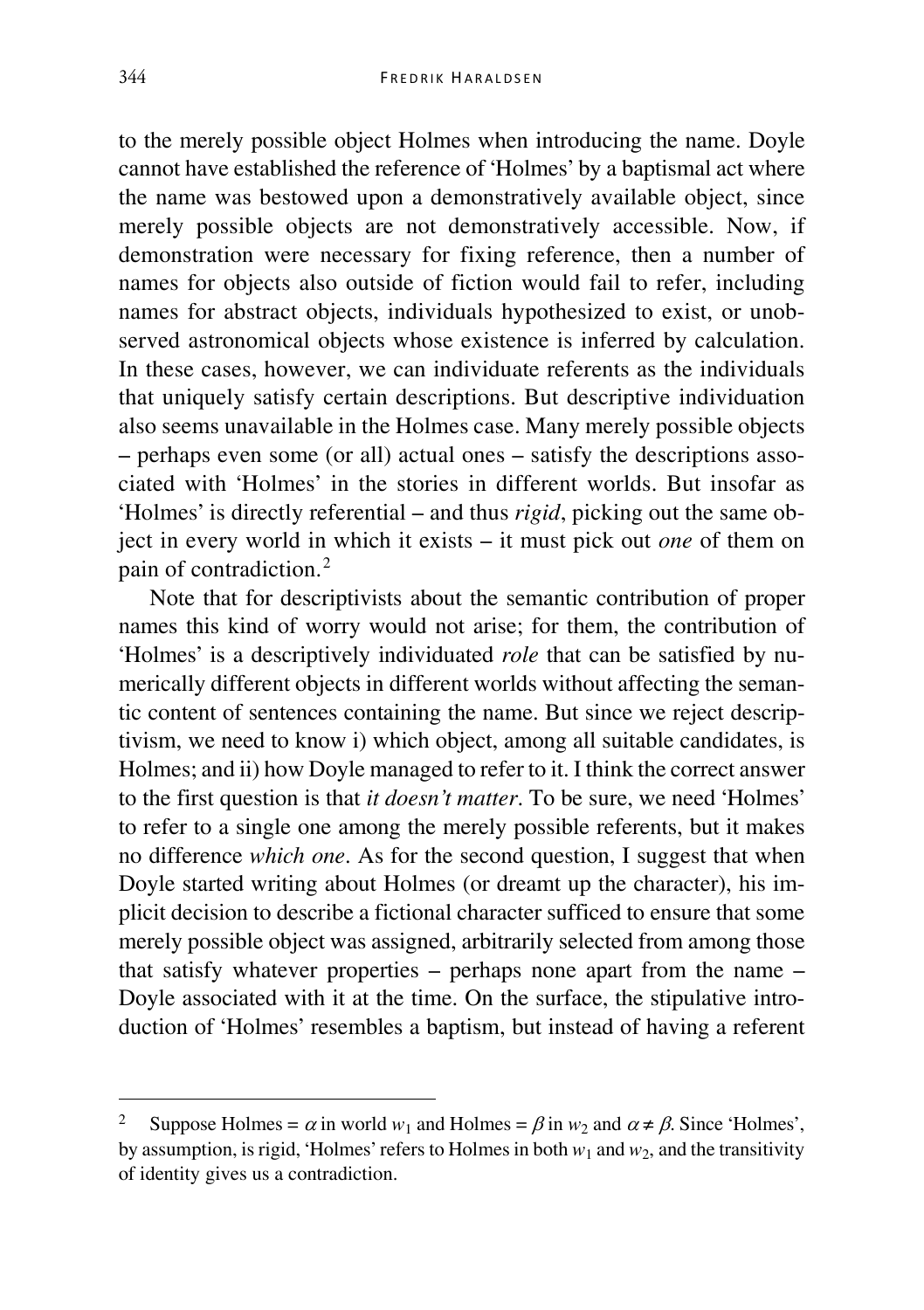demonstratively available, Doyle assigned 'Holmes' to *some (possible) individual or other* – the selection domain being restricted perhaps (only) by the condition that it be non-actual – that he could later develop to serve whatever purpose he wanted in the stories.

It is sometimes thought to be required for reference that there is some property that *o* must have for a name *n* to refer to *o* that can, in a noncircular manner, be invoked to distinguish *o* from other potential referents – either through a universally applicable condition such as *acquaintance* or a *causal relation* between name tokening and referent, or that *some* such condition must be satisfied in any particular instance, even if different relations – satisfying descriptive conditions or causal links – may do the trick in different cases. Of course, according to my suggestion there *is* a property Holmes has – *being arbitrarily selected as the referent of 'Holmes'* – in virtue of which the relation holds, but this property cannot be specified without invoking 'reference' (or a notion depending on *reference*, such as 'pick out' or 'select'). So, there is no non-circularly specifiable property in virtue of which 'Holmes' refers to a particular individual. Does it matter? There are at least two (compatible) lines of response available to the worry that it does.

First, one may deny that such a (non-circular) property is necessary for reference. A no-criterion theory of reference has been defended for names in general (cf. Breckenridge & Magidor 2012), and albeit controversial, I think that approach is more obviously acceptable in the special case of names for fictional characters. After all, given that the properties Doyle associated with Holmes at the introduction weren't contradictory, he was guaranteed that there is an appropriate individual, that the selected referent wasn't the *wrong* one, and that he would not go on to describe it incorrectly. There was no *unique* candidate for 'Holmes', but it is not entirely obvious that *unique satisfier* (across all worlds) is a better criterion for individuating referents than *arbitrary selected individual among numerous satisfiers* in the context of fiction. Second, what ultimately matters is not whether the relationship between 'Holmes' and the arbitrarily selected object is *a reference relation* or something else – perhaps *schmeference*, a relation between name and referent characteristic for individuating characters in fiction. What matters is that we can associate singular propositions with sentences containing 'Holmes' that have the truth-conditions they are supposed to have and play the role in our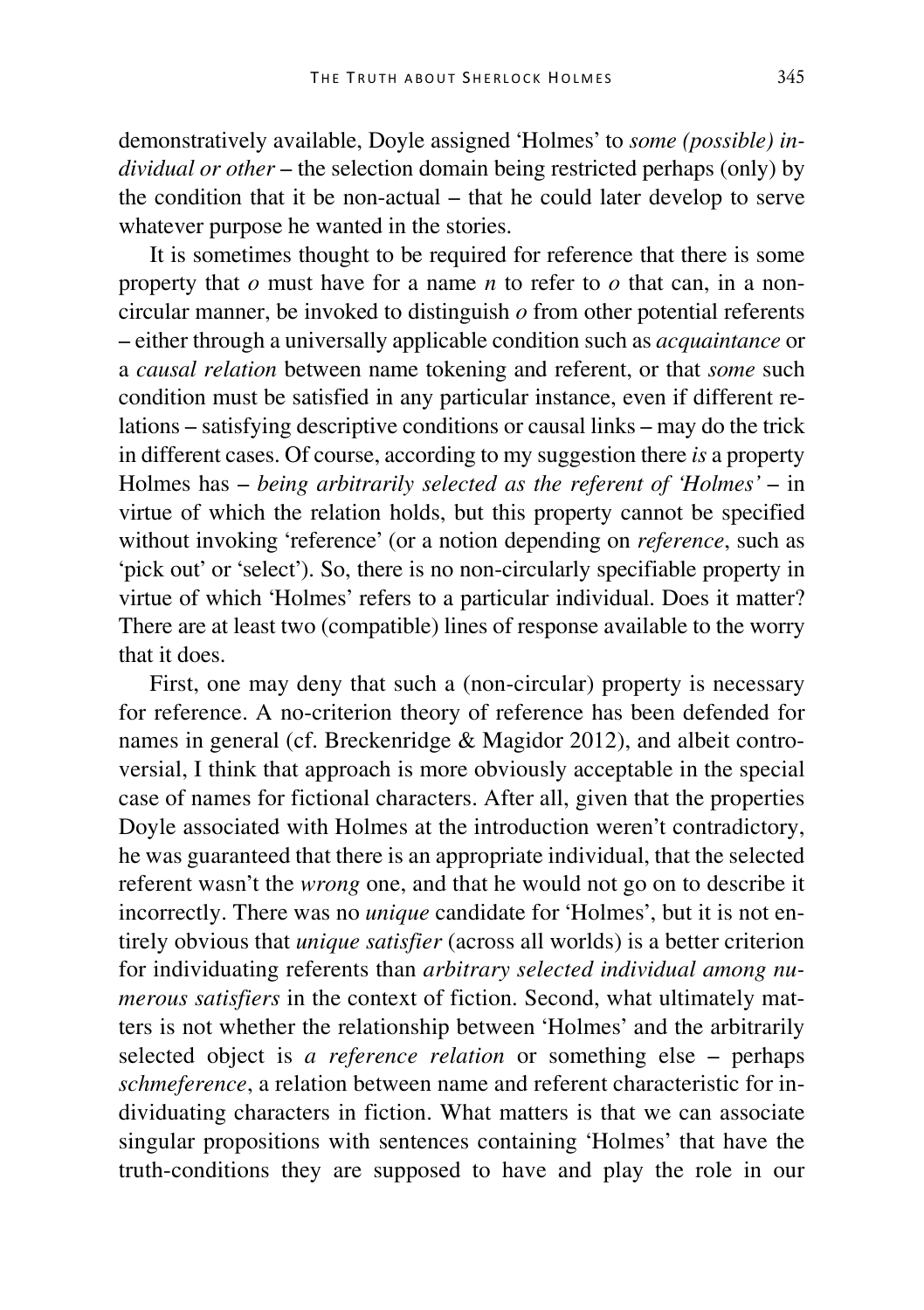theories of meaning and intentionality<sup>[3](#page-7-0)</sup> they are supposed to play. This is something singular propositions containing arbitrarily selected, possible individuals seem able to do even if the relation between name and object is schmeference rather than reference.

The idea, then, is that when introducing the Holmes, Doyle selected a merely possible object to serve as referent for 'Holmes' among numerous potential candidates. Given transworld identity, the arbitrarily selected referent exists in multiple worlds where he instantiates different properties. Presumably, he is a barrel maker in some of these worlds, a detective in others, and a future space-traveler in yet others. When making the initial selection, Doyle didn't select any particular world; if he had not yet even decided that Holmes was going to be a detective when he started writing about him, Doyle had not yet ruled out the barrel-maker worlds. As long as the selected individual satisfies the properties Doyle ultimately came to associate with it in the stories in *some* world in which it exists, Doyle selected the right one.

To *guarantee* that Doyle selected the right one, then, we need to ensure that the selected referent *could* play the role of Holmes. I suspect that *any* merely possible object can do so, in which case we get the guarantee for free. This claim may be challenged. In particular, if many properties are essential properties of any individual that instantiates them, the guarantee would be harder to obtain. If *being human* is an essential property of any human, then Doyle must have decided to select a referent among possible individuals that are human. Having decided on species membership is perhaps not an unreasonable condition for making a correct selection, but any further properties taken to be essential makes the guarantee consecutively harder to obtain; if, say, *height* were an essential property, my account would be in trouble if Doyle initially selected someone shorter or taller than he eventually described Holmes as being. As mentioned above possibilism

<span id="page-7-0"></span> <sup>3</sup> Questions of reference have, of course, both a semantic side and a cognitive side. I am here concerned with the former and have little to say about the latter. I assume, however, that *singular thoughts* are singular in virtue of their *form*, and hence that one can entertain a singular thought even if there is no referent the thought is, in fact, about. If this is correct, then there should be no in-principle obstacle to having a singular thought about an object to which the relation is schmeference rather than reference.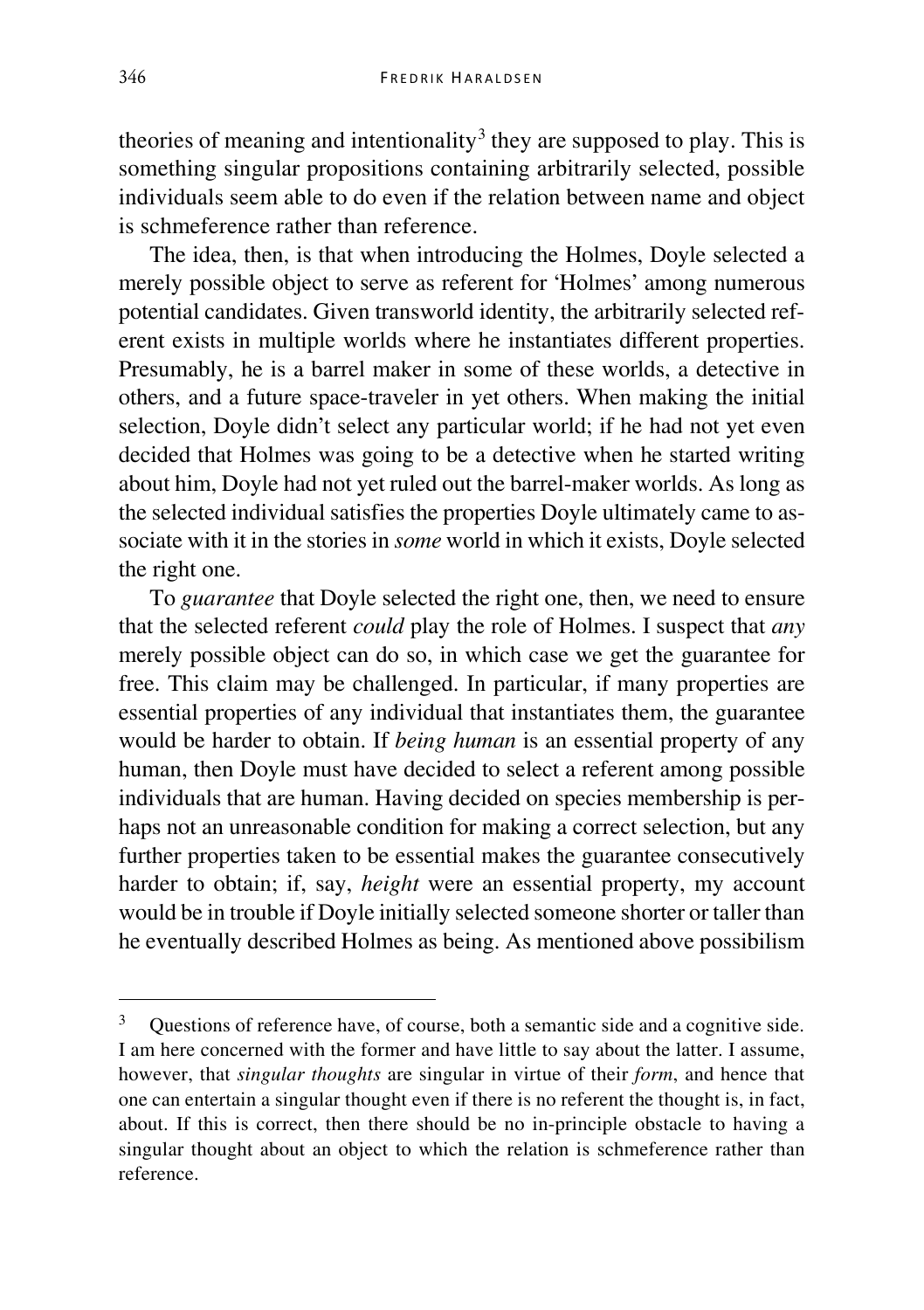sits awkwardly with a proliferation of metaphysical necessities, and the account becomes less elegant if many properties are essential properties. We can, however, account – at some cost – for moderate degrees of essentialism; I return to this below. It is worth mentioning that full-blown *haecceitism* would *not* be a challenge to my account, however. If fictional characters possess individual essences, like *being Holmes*, then the problem of securing reference would not arise – in that case Holmes just is the unique individual in modal space that satisfies the description 'the individual that *just is* Holmes'.

#### **3. The Model**

According to a common model of information exchange (especially Stalnaker 1978) the content of a discourse contribution removes worlds incompatible with the content of that contribution from a *context set* of worlds reflecting the information presupposed or shared by the discourse participants (that is, the content intersects with the context set). This model can be adapted to fiction. (I leave it open whether we understand it as a model of the unfolding narrative or of Doyle's construction of the story – these may look rather different.) Now, Doyle, having decided to write about Holmes, can be taken to have individuated a context set containing all worlds in which the individual selected to be Holmes exists. Assuming that Doyle had not yet decided that Holmes was a detective or determined his height, the set contains worlds in which Holmes is not a detective or has different heights. Presumably, by Doyle's intention to engage in fiction and introducing Holmes as a fictional character, the *actual* world is not a member of the context set.

Having determined a context set, Doyle proceeded, over the course of the stories, as in ordinary discourse, to eliminate worlds from that set, starting with worlds where Holmes is not a detective, didn't live in London, and so on.<sup>[4](#page-8-0)</sup> When introducing new characters, new reference selections are needed. Eligible candidates are those that populate scenarios in which Holmes could have taken part, and must thus inhabit worlds in the initial

<span id="page-8-0"></span>My presentation, to make the exposition easier to follow, does not reflect the actual Holmes storyline.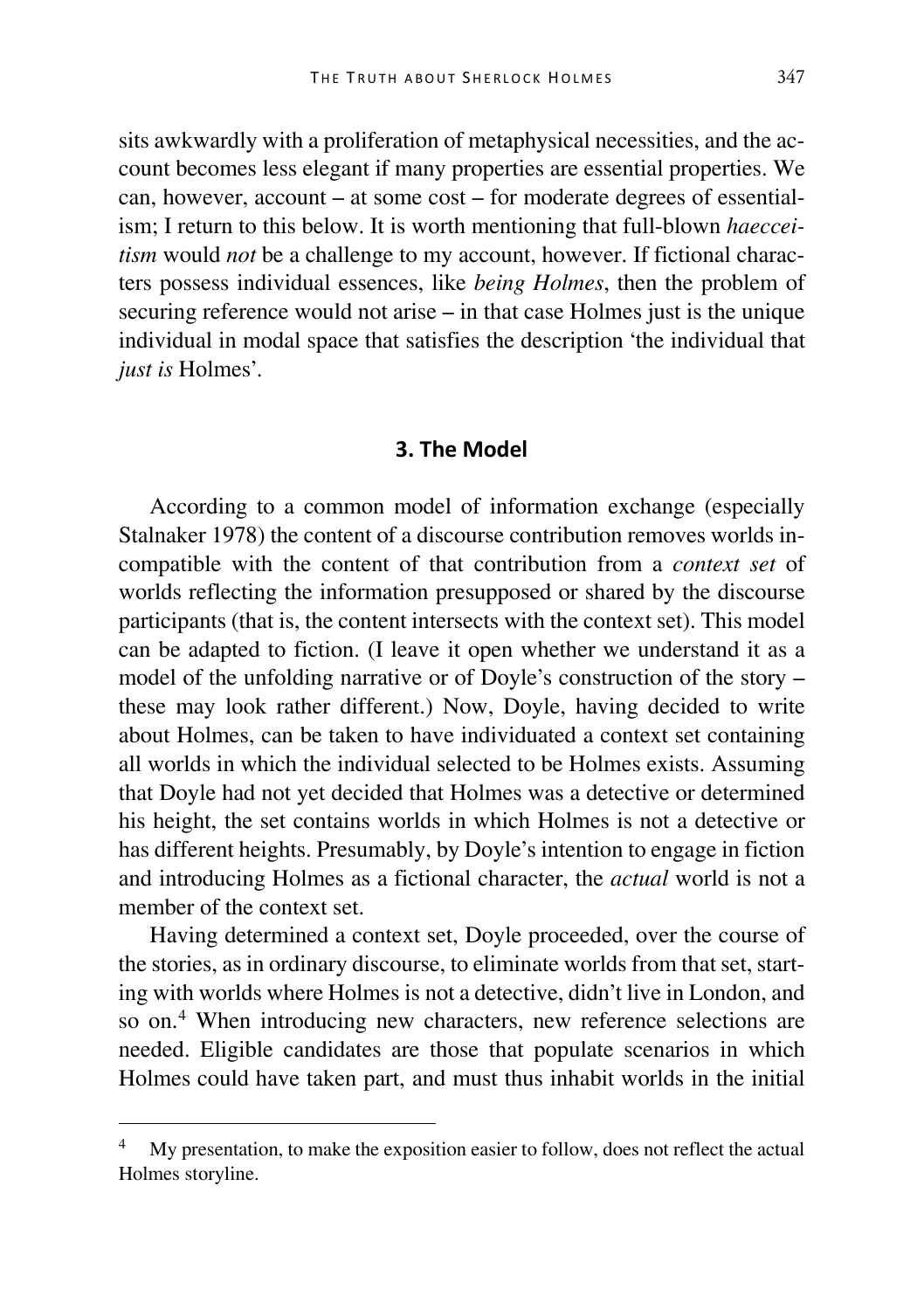context set. So, for any eligible Moriarty candidate there must, at the outset, be a world in which Holmes interacts with that candidate as he satisfies the descriptions associated with Moriarty. The candidates are potentially any possible individual (at least among those not yet selected for other roles), and there is accordingly, in the initial context set, for any such individual *x* a world in which Holmes interacts with *x* playing the role of Moriarty. As for Holmes, when Doyle started writing Holmes may have been maximally incomplete, and every (contingent) property such that Holmes instantiates that property in some world. The initial selection, however, ensures that it is the numerically same referent that has these different properties in different worlds. Moreover, Holmes was never completely described; Doyle never specified Holmes's blood type, for instance. Incompleteness means that we are left with several worlds in which the same individual has different blood types, not different worlds with different referents.

As in ordinary discourse, certain updates of the context set are more difficult to accommodate. For instance, assume for the sake of argument that when starting to write *Fight Club*, Chuck Palahniuk had not decided that Tyler Durden and the narrator (the referent of 'I') were the same. At the outset, then, he selected different referents for the expressions, and, given the necessity of identity, there is no world in the context set in which they are the same. When subsequently deciding that Durden and I are, indeed, identical, Palahniuk needed to make a new selection. He would accordingly have to reinterpret everything in the narrative thus far relative to a new context set defined by the new referent. This consequence does not strike me as a failure of the model but rather as reflecting what actually happens when authors make momentous plot decisions (deciding that names for lesser characters in fact co-refer requires less backtracking). However, as the case suggests, widespread essentialism would make the model somewhat less elegant by making backtracking and reselection far more frequent and often required in cases where the author would be unaware that it is needed. As mentioned above, the plausibility of a possibilist analysis of fiction does to some extent hinge on apparently coherent scenarios described in fiction being genuinely *possible*.

In the next sub-sections I describe, first, how the model facilitates *creativity* and metafictional talk, and second how it captures the distinction between fictional and counterfactual talk. In Section 4 I provide an updated definition of *truth-in-fiction*.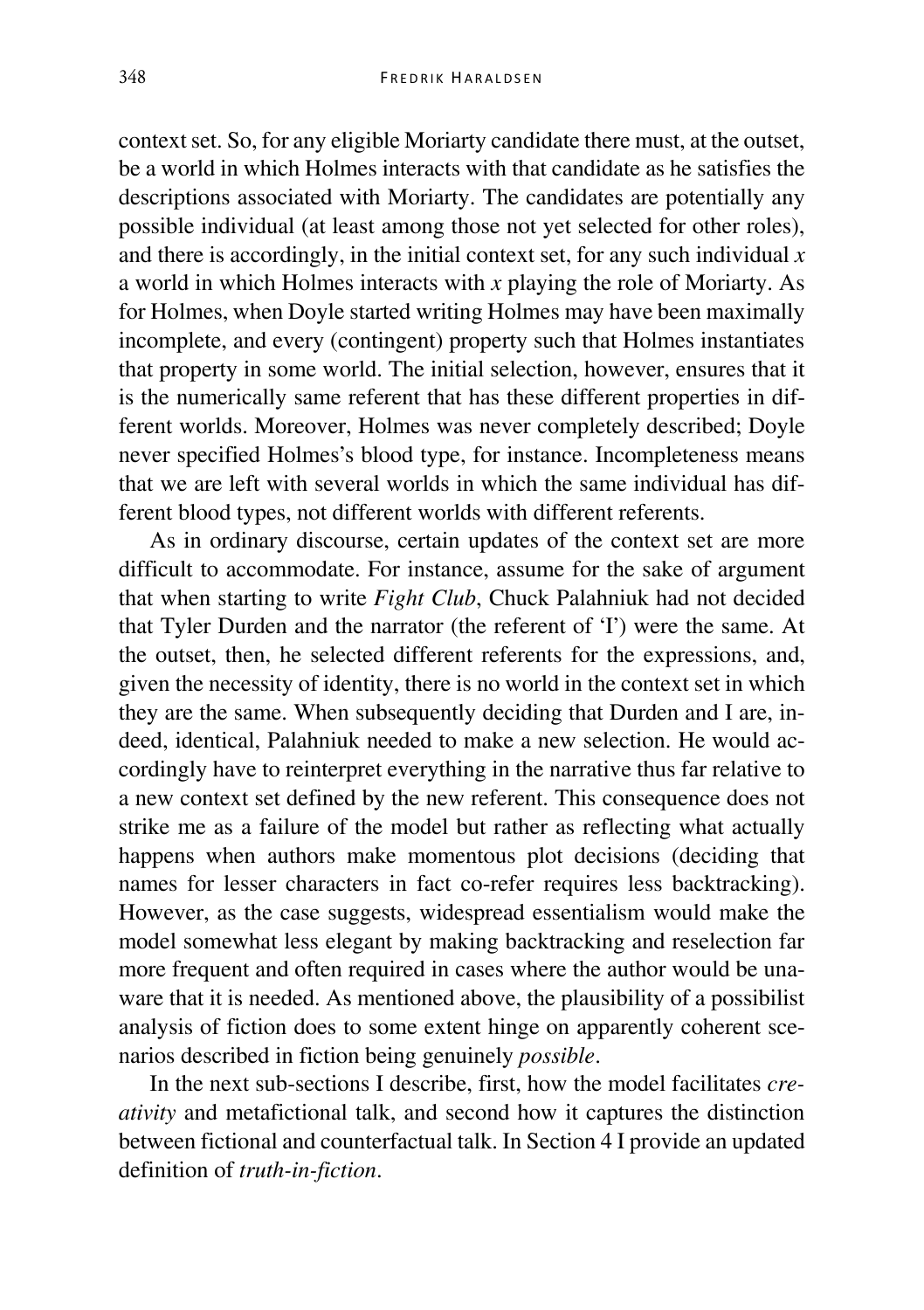#### *3.1. Creating and describing characters*

A common complaint raised against possibilist analyses is that they fail to capture the creative aspect of fiction making, turning it rather into a matter of *discovery*. Of course, when discovery is *discovery of possibilities*, the difference between discovery and creation is less than obvious. Consider the claim attributed – probably apocryphally – to Michelangelo that the sculpture was already complete within the marble block, and that he just had to chisel away the superfluous material. The description seems correct, if idiosyncratic, insofar as the resulting statue was, indeed, an already possible result of the process. Analogously, developing a story can be modeled as shrinking the context set, and developing a character as removing worlds by deciding which properties the character should have among those it could have had, to individuate a scenario that was, after all, already a possible outcome of the creative process.

Of course, Michelangelo's description neglects the crucial point that he *chose* which of many possible statues he was going to carve out, which is presumably essential to the process being *a creative process*. Similarly, freedom of choice is a distinctive feature of fictional storytelling, and Doyle was crucially free to narrow down the context set any way he wanted: As opposed to ordinary factual discourse, where the target is the actual world, Doyle freely chose his target world(s) among those available at any given point, and freely chose which steps to take to individuate it/them. Of course, possibilists will have to grant that in some sense Holmes was already *there*, and thus contradict the creationist intuition that Doyle really *brought Holmes into being*. But our intuitions that Holmes really is *brought into being* are shaky at best, and it is reasonable to wonder whether intuitions here are driven by prior metaphysical commitments rather than vice versa. At least I think the onus is on the critic to explain precisely what's missing from the possibilist account – keeping in mind it seems hard to deny that the Holmes stories are stories that could possibly have been told also prior to Doyle telling them.

Now, Doyle literally brought things like the narrative, name and features of the *representation* of Holmes into (actual) being, and thereby affected the causal structure of the actual world. The distinction between representations and scenarios represented must be managed with some care, however. The *stories* – at least the words and sentences – exist in the actual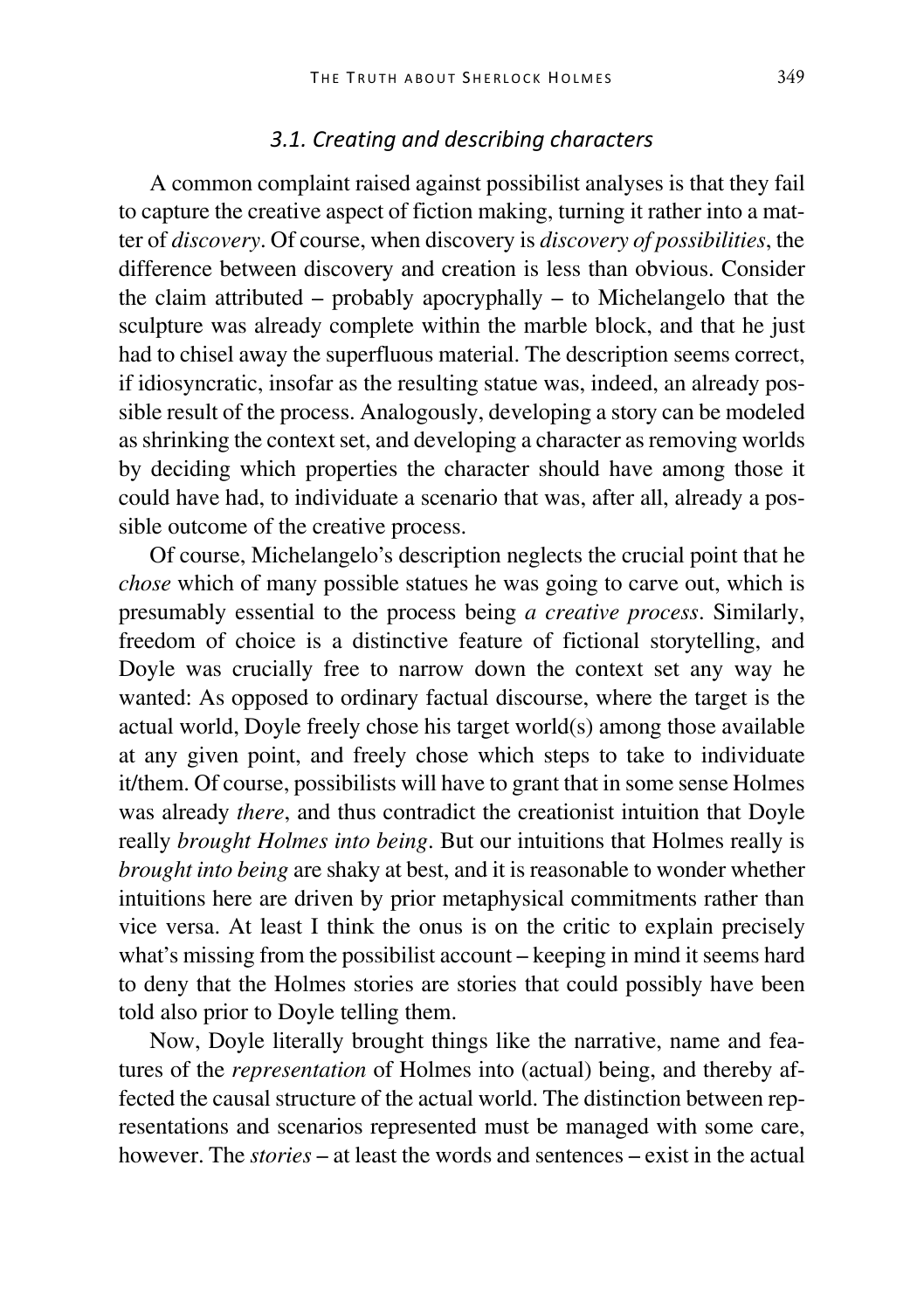world. Claims like 'in *Wozzeck* the eponymous protagonist is described as driven to murder by the oppressive mechanisms in his society' or (arguably) 'the plot of *L'Étoile* is very complicated' are claims at least partially about the actual world and aspects of our representations rather than the possible objects represented.

Keeping this distinction in mind, our account does not only account for in-fiction claims, but also common meta-fictional or critical claims. Consider the following (adapted from Brock 2002, 4-5):

- (2) Holmes does not exist.<br>(3) Holmes is a fictional cl
- Holmes is a fictional character.
- (4) Anna Karenina is less neurotic than is Katerina Ivanovna (Howell 1979).
- (5) Holmes would not have needed tapes to get the goods on Nixon (Lewis 1978).
- (6) The character Odysseus who occurs in the *Odyssey* is identical to the character who occurs in *Inferno*, Canto 26, under the name 'Ulysses' (Howell 1979).
- (7) There are characters in some nineteenth-century novels that are presented with a greater wealth of physical detail than is any character in any eighteenth-century novels (van Inwagen 1977).

(2) is straightforwardly true, as is (3) – *being a fictional character* entails *being a merely possible (non-actual) individual*, so (3) truthfully says (at least) that Holmes is a merely possible individual. (4), too, is true assuming that we measure their neuroticism based on the characters' appearances in the relevant stories. For (5), start with the worlds that serve as truth-makers for the stories. In the closest possible worlds – or at least some close worlds – relative to those (which are not necessarily worlds that define the *context set* for the stories, but counterfactual scenarios *accessible* from worlds in that set) in which Holmes got the goods on Nixon, he didn't use tapes. (6) and (7) require some care, since they talk both about representations and scenarios represented. (6) is true iff 'Odysseus' and 'Ulysses' co-refer, which is certainly likely on our account (though it would, of course, depend on factors related to the introductions of the characters); the two stories mentioned may, of course, not describe the same worlds of fiction, but that is – given transworld identity – not necessary for the *referent*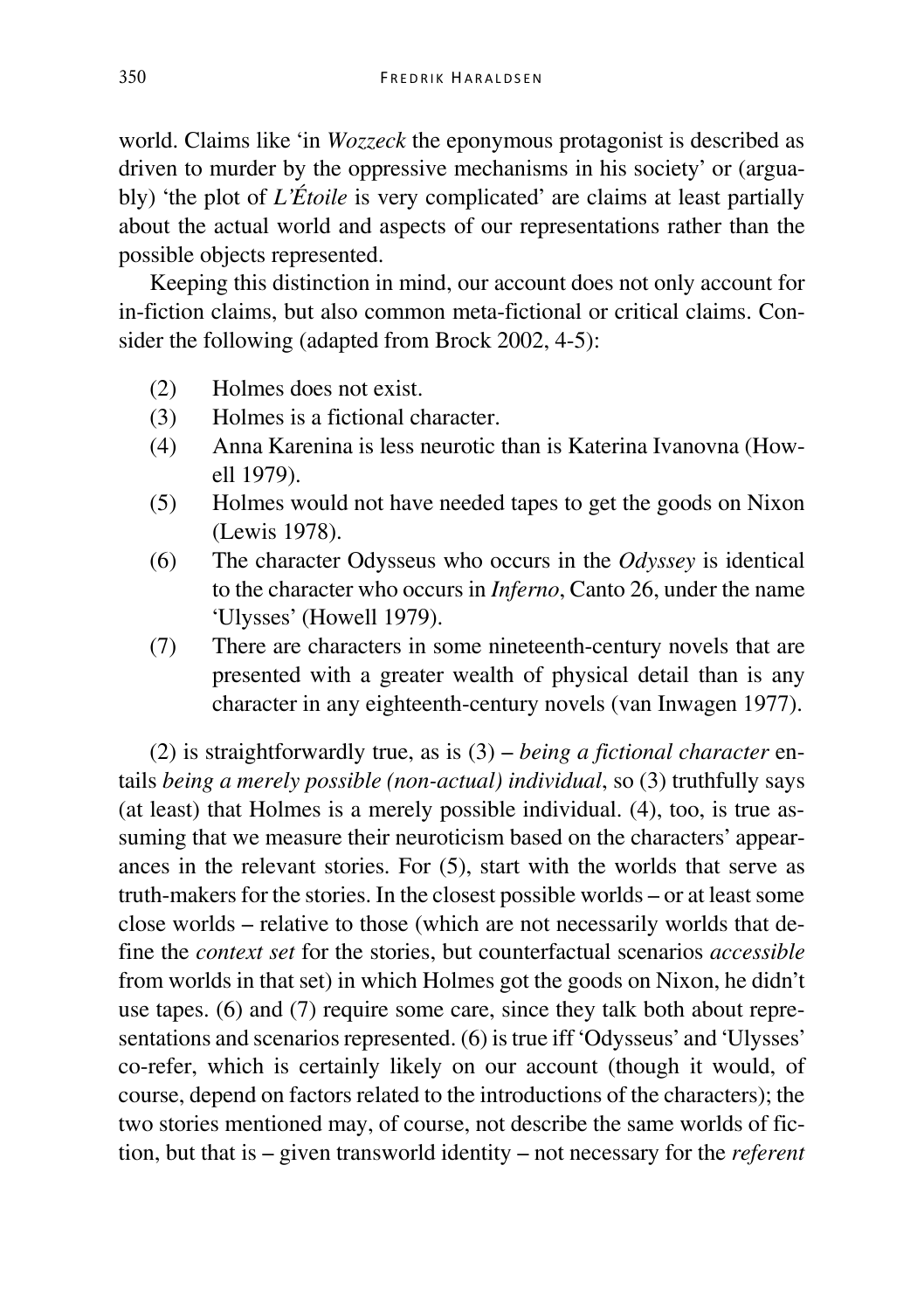to be the same. For (7), it is perhaps best to interpret 'characters' as denoting possible objects and the sentence as making a claim about how *those* are being presented in the novels.

Other cases may be trickier. 'Holmes is famous' arguably seems to predicate a property Holmes cannot have in a world in which he doesn't exist, yet is ostensibly a claim about the actual world. However, the sentence probably requires paraphrase on any view; on abstract artifact theories, for instance, Holmes is an existing abstract object, and abstract objects are not detectives and thus intuitively the wrong targets for ordinary ascriptions of *fame*. I think a case can be made even at an intuitive level that the ascription requires paraphrase – Holmes does not *really* have the property of fame in the same way, say, Caligula does. A possibilist could at least say that he is much talked and thought about, so a suitable paraphrase doesn't seem unachievable.

#### *3.2. Fiction and counterfactuals*

Since fictional characters are possible individuals, and fictional stories represent series of events in possible worlds, the difference between fictional and counterfactual discourse is not a matter of semantic content or the ontological status of the truth-makers for the discourse. There is, of course, intuitive support for this. Although conversational markers like 'consider the following possibility' and 'once upon a time' conventionally serve to signal whether what follows is a counterfactual claim or a piece of fiction, respectively, it seems surprising – to say the least – that this would affect the nature of the proposition expressed by or metaphysical commitments of a subsequent utterance of 'there used to be life on Mars'.

That doesn't mean that there is *no* difference. Counterfactual talk and fictional storytelling are distinguished by felicity constraints on utterances and rules for updating or managing one's beliefs relative to new information. Counterfactual talk should be constrained by the requirement that the worlds of the context set be potential candidates for being the *actual* world; that is, counterfactual talk is ultimately about the actual world, and utterances of counterfactuals are felicitous only to the extent that they inform agents of *actual* states of affairs. Fiction is not so constrained.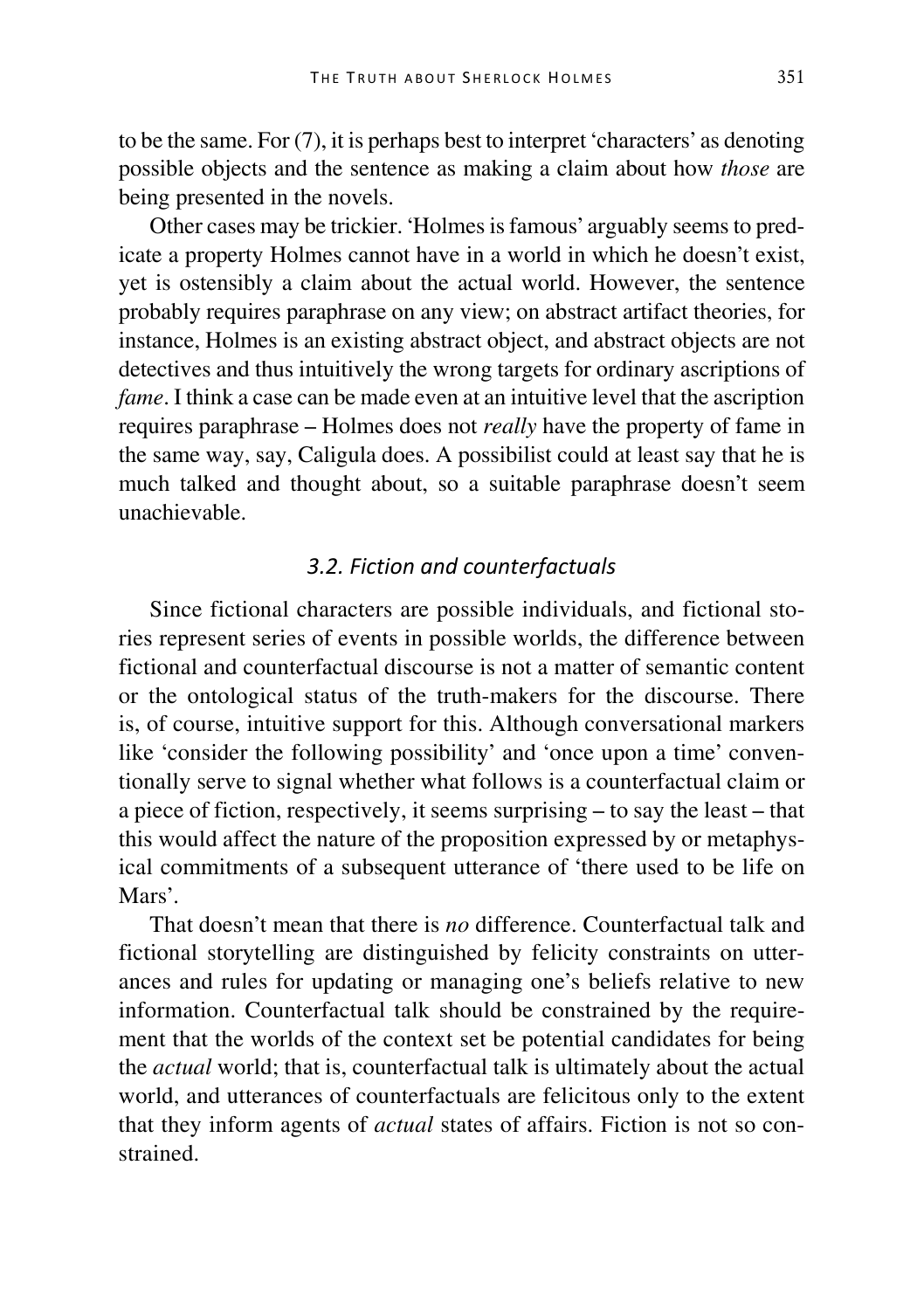The following suggestion makes the constraint more precise: Let the context set be a set *W* of worlds that contains (or is supposed to contain) the actual world. Contributions to a discourse are felicitous only if they narrow down the information consistent with the initial presuppositions, modeled as removing worlds from *W*. A counterfactual claim is accordingly felicitous only if it removes at least one world from *W*. How? Suppose *p* and *q* are true in all worlds  $w \in W$ . A counterfactual claim *u* to the effect that 'if *p* weren't the case, *q* would not have been' asks us to consider what the case might be in the closest worlds *w\** accessible from the various worlds *w* where *p* is not the case, and *u* removes from *W* all worlds *w* from which the closest accessible worlds  $w^*$  in which although  $p$  does not hold, *q* still does. For fictional discourse, on the other hand, contributions proceed in the manner of normal, non-counterfactual information updates (though it is of course possible to incorporate counterfactual talk in fiction, as when fictional detectives speculate, counterfactually, about possible explanations for observations at a crime scene).

Insofar as the difference is a matter of pragmatic felicity constraints defined by discourse goals I predict that the distinction between counterfactual and fictional discourse might sometimes be hard to draw – especially in the absence of explicit conversational markers. This seems correct. For a relatively mundane illustration, consider *examples* in (say) a law textbook. Such examples may involve relatively elaborate stage setting and even names for characters. Insofar as their purpose is to illustrate facts about the actual world they are reasonably interpreted as describing counterfactual scenarios, yet they often look and behave like brief fictions. According to my proposal the correct classification depends on what role the story in the example is supposed to play, not on its truth-conditional content.

#### **4. Truth in fiction**

In light of the model we can offer a definition of truth-in-fiction. Now, the proposition expressed by a sentence in a fiction (or its truth-conditions) is of course determined by the (unrestricted) complete set of possible worlds. What counts as *true-in-fiction*, however, is the subset that reflects the information the fiction conveys, and which is relevant to interpreting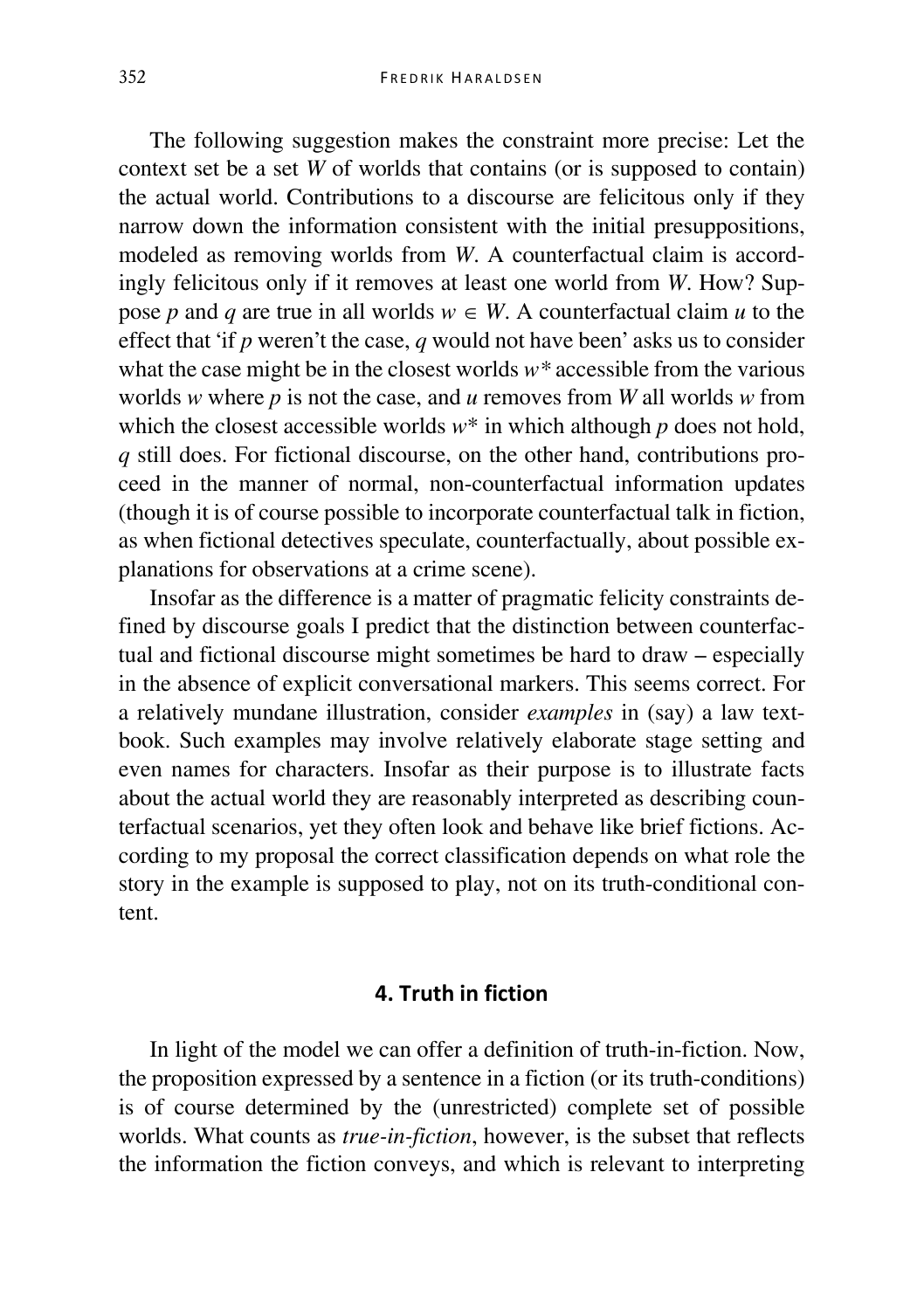it, for instance with regard to understanding (non-explicit) character motivations. In 4.1 I introduce a definition of *truth-in-fiction*, and in the following sections I consider some upshots.

## *4.1. Truth in fiction*

Above we assumed that *p* is *true-in-fiction-f* iff *p* is true in the closest possible worlds in which *f* holds. I return to *closeness* below, and will for the moment just assume it. Two other points are worth making. First, the formulation differs from Lewis (1978); according to Lewis, *p* is true in worlds where *f* is *told as known fact*. Lewis introduced the 'told as known fact' qualifier to rule out the possibility that, by cosmic coincidence, the Holmes stories report actual events, thus making the actual world a potential truth-maker. The qualifier would complicate out reference fixing story by relativizing reference to a merely possible storyteller. Since we already rule out the possibility of the actual world being a truth-maker by Doyle's intention to refer to a merely fictional character, however, we do not need the qualifier.

Second, fictional characters are incomplete. Many properties, such as a Holmes's blood type, are never settled in the stories in which those characters feature. Possible individuals are complete. In every world where Holmes exists he has a determinate blood type. It should, however, not be *true-in-the-stories* that Holmes has, say, blood type A rather than B, even if he does in some worlds consistent with the stories. One option we may dismiss is that Holmes is literally an incomplete individual inhabiting an incomplete world. Although fictional characters are under-described, they are often also attributed traits that entail that they are complete. A character described as 'a normal person' has a particular blood type since normal persons have determinate blood types. Incompleteness is not *metaphysical incompleteness*. Accommodating incompleteness is straightforward on our account. If we follow Lewis and deny that there must be a uniquely closest possible world, then *incompleteness* just means that different worlds consistent with the story are equally good truth-maker candidates, including worlds that differ only with respect to Holmes's blood type. These worlds also agree on everything explicitly stated in or entailed by the story, including Holmes being a detective and not eight feet tall, and also on a lot of stuff not explicitly asserted by (but not incompatible with) the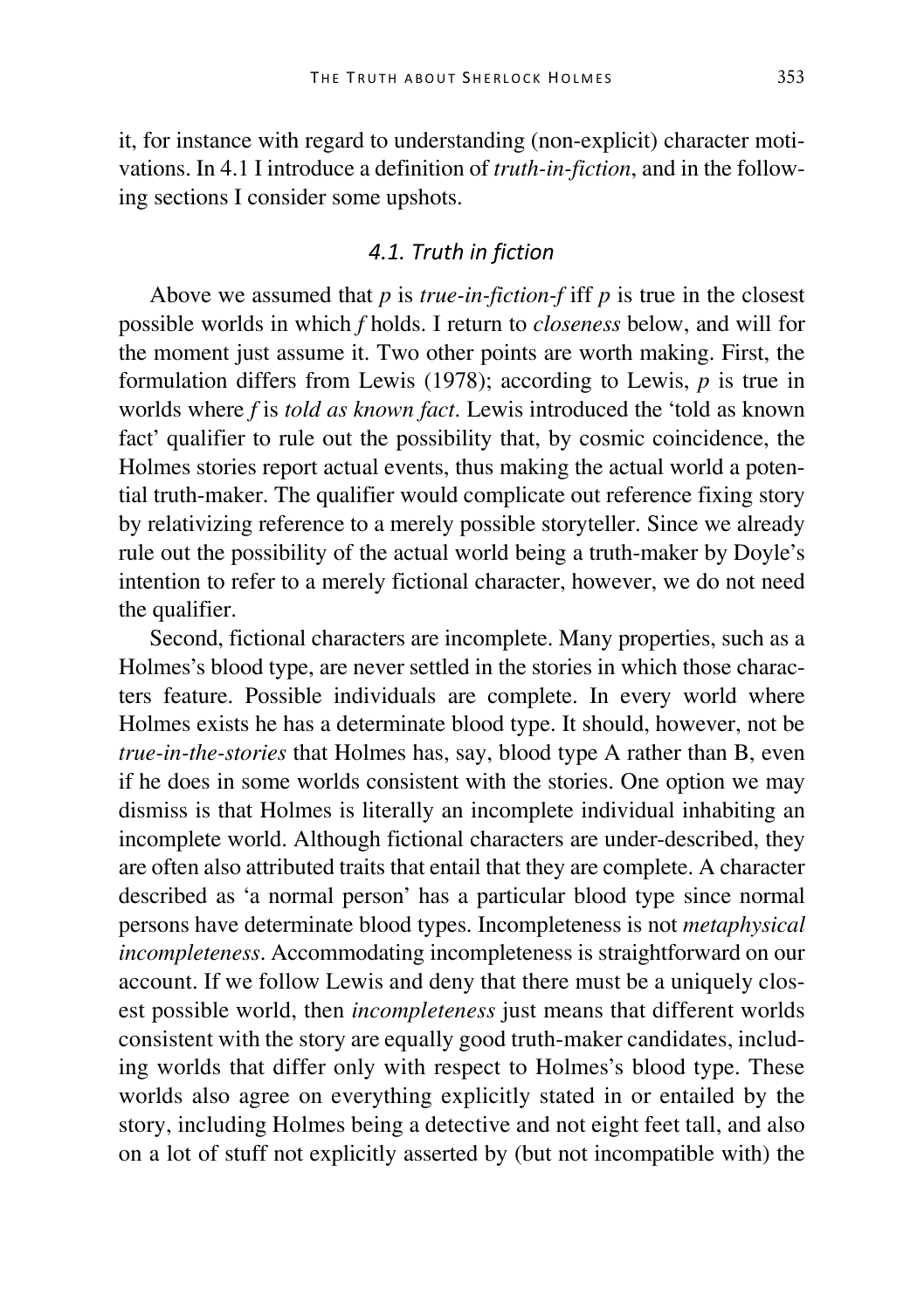stories, such as the usual laws of nature and that Edinburgh is to the north of London.

Let *W* be the set of equidistant worlds representing fiction *f*. We define *truth-in-f* by quantifying over the members of *W* as follows:

*p* is true-in-*f* iff *p* is true in all worlds  $w \in W$ 

*p* is false-in-*f* iff *p* is true in *none* of the worlds  $w \in W$ .

*p* is neither-true-nor-false-in-*f* iff *p* is true in some worlds  $w \in W$  but not others.

'Holmes is a detective' is thus true-in-the-fiction, 'Holmes is five feet tall' is false, and 'Holmes has blood type A' is neither, unless of course it is, unknown to us at present, entailed by some property actually ascribed to Holmes in worlds where the usual facts about biology hold.

The possibilist definition of truth-in-fiction has sometimes been criticized (cf. Sainsbury 2010; Wright 2014) for helping itself to controversial resources, such as *supervaluationism* (see Stone 2010).<sup>[5](#page-15-0)</sup> Supervaluationism would be needed only if we let every world in which some possible individual – a different one in different worlds – satisfied the descriptions associated with the Holmes stories be a truth-maker for those stories; in that case, sentences of the form 'Holmes is *F*' would be associated with

<span id="page-15-0"></span> <sup>5</sup> Stone and Wright both notice similarities between the problem of selecting a referent and *the problem of the many*, which can be illustrated as follows (cf. Lewis 1993): A cloud is an aggregate of droplets. At the outskirts of the cloud the density of droplets gradually falls off, but since the boundaries are vague it is impossible to tell where the boundaries of the cloud actually are. As a consequence, many different aggregates are equally good candidates to be the cloud, and we seem to have no means of identifying the cloud with any one of these rather than another. But all of the aggregates are clouds. And then we have many clouds, even though there is, of course, only one. The suggestive parallel to the selection problem breaks down quickly, however. Even if we developed a strategy for picking out a particular aggregate – perhaps an arbitrary one – as the value of 'that cloud' it would not solve the problem that the other aggregates are, by definition, clouds and that the world ends up containing vastly many more clouds than it should. The *problem of the many* is the ontological problem that the number of clouds is too large, not a problem of how to pick out particular aggregates. Though we need, as discussed in Section 2, to select a single referent for 'Holmes' among multiple equally good candidates, the existence of multiple candidates is not itself a problem for us as long as we can select one of them, as I argued we can.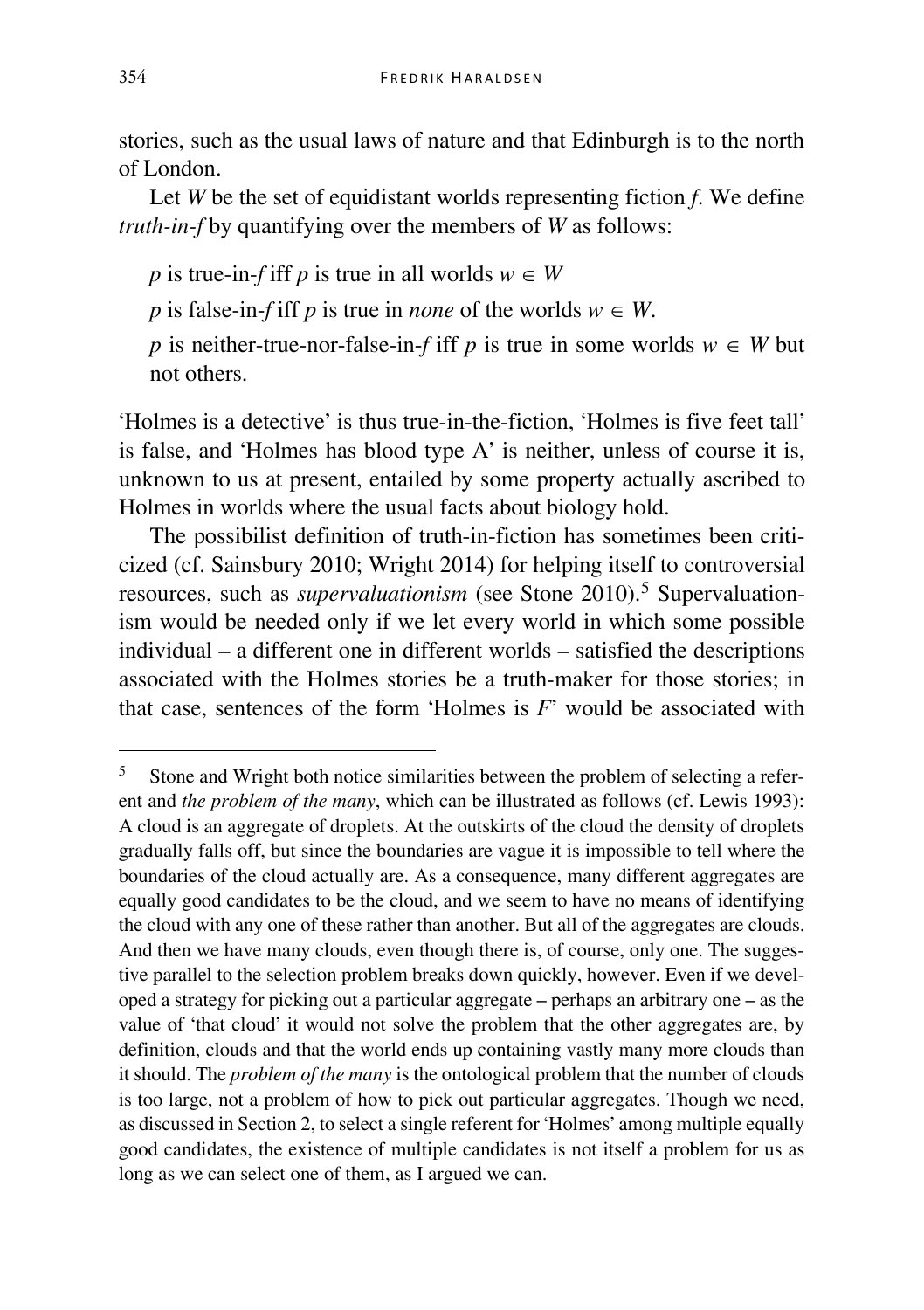multiple singular propositions containing different referents, and supervaluationism or similar means would be needed to evaluate these sentences. On our account, although there are multiple worlds among the truth-makers for sentences involving 'Holmes' where Holmes has somewhat different properties, it is *Holmes* who has these properties in the relevant worlds, not his surrogates, counterparts or doppelgangers. Worlds where surrogates, counterparts or doppelgangers have these properties are not truth-makers for the Holmes stories. We do not need supervaluationism.

Indeed, *truth-in-fiction* is, formally, just a standard box operator from modal logic ranging over the restricted set of closest worlds where the events described in the fiction take place, and '*p* is *false-in-fiction-f*' is equivalent to 'it is true-in-fiction-*f* that not-*p*.' Since 'Holmes has blood type A' is true in some but not all of these worlds it is not true-in-the-fiction, but it is *consistent with the fiction*: We could define an operator 'consistent-with-the-fiction' from 'true-in-the-fiction' the way we define the possibility operator from the necessity operator and negation.[6](#page-16-0) The tautology 'Holmes either has blood type A or he doesn't,' however, is true-inthe-fiction since it is true in all the truth-making worlds. The consequence that all tautologies are true in any fiction has been criticized (cf. Proudfoot 2006, 11). However, given that the connectives mean the same in fiction as in ordinary speech all tautologies *should* be true in all fictions. We would have a problem if *true-in-fiction-f* distributed over the disjunction – that is, if *true-in-fiction* (*p* ∨ ¬*p*) entailed *true-in-fiction-p* ∨ *true-in-fiction-*¬*p* – but, insofar as *true-in-fiction* is treated as a restricted box operator, it doesn't.  $\Box p \lor \Box q$  is not a consequence of  $\Box (p \lor q)$  in any normal modal logic.

An advantage of our account is that what is *true-in-fiction* evolves over the course of creating a story. When the author adds information to the stories the set of worlds that reflect the stories – the *context set* of the stories – shrinks, and information previously consistent-with-the-fiction becomes

<span id="page-16-0"></span> <sup>6</sup> Alternatively, assuming *closeness*, we could treat truth-in-fiction as a version of counterfactual reasoning. Let *Γ* be the set of claims asserted in the fiction. *p* is true according to the fiction iff  $\Gamma \Box \rightarrow p$ . Given the incompleteness of fictional characters we would then have to deny Conditional Excluded Middle, (*Γ* ☐→ *p*) ∨ (*Γ* ☐→ ¬*p*); claims about Holmes's blood type, for instance, will not have a determinate truth-value.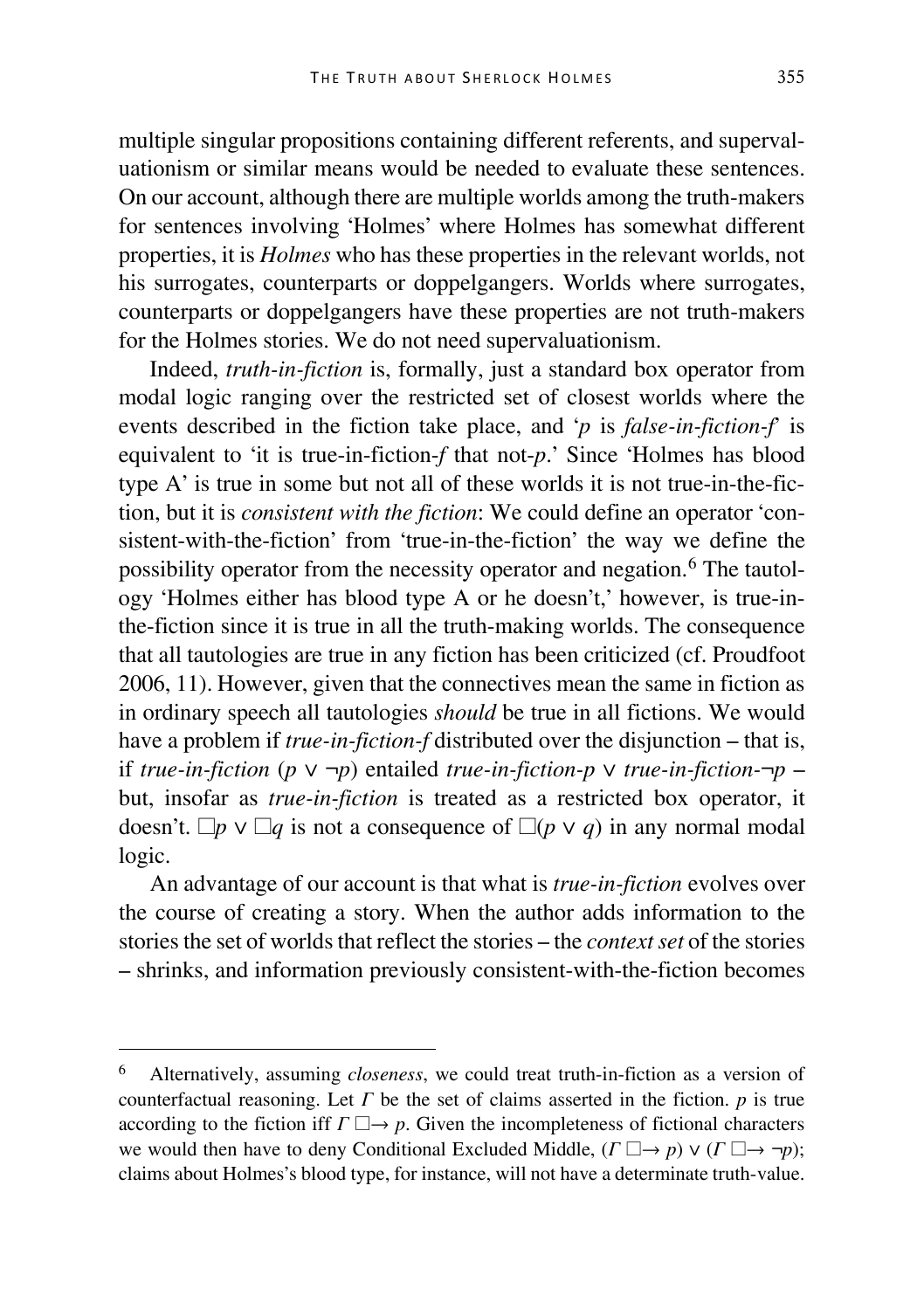true-in-the-fiction. By the same token, our account has no problem explaining or predicting continuity across books involving the same universe, or other authors picking up where Doyle left off, inventing new stories involving the (numerically) same characters and settings. The recent TV series locating Holmes in modern-day London, for instance, might be thought of as counterfactual Holmes stories involving the (numerically) same characters. Similarly, Alban Berg's Wozzeck, Manfred Gurlitt's Wozzeck, and Georg Büchner's Woyzeck inhabit slightly different (sets of) worlds that are truth-makers for slightly different stories, but may still concern the (numerically) same individual located in those different worlds. (How to determine whether a character portrayed in one story is the same one portrayed in another will presumably depend either on certain psychological facts about the author, or causal links between an author's portrayal and previous introductions of characters.)

Of course, discussions may be had about what counts as indeterminate according to the stories, and the distance between the truth-making worlds for a fiction and the actual world may be different than the author intended if the author relies on false beliefs about, say, biology or geography, or if the story contains unintended plot holes or anachronisms. This is not by itself a problem for our account. We should, however, note that when thinking about fictions containing discontinuities or anachronisms, we are often inclined to engage in repair and, if possible, disregard such errors. I have no detailed story to tell about what (pragmatic) principles we rely on in such cases, but our model is able to accommodate various suggestions.

## *4.2. Closeness and indeterminacy*

The *context set* for the stories, as discussed above, contains all worlds consistent with everything stated in a fiction, and is not limited by *closeness* – it should be entirely up to an author to suddenly and coherently decide that Greenland doesn't exist in her fiction, for instance, or that different laws of nature hold. Yet when interpreting a story we often assume that – unless contradicted by the story – ordinary facts hold, such as basic geography or laws of nature. I take it that such assumptions play an important role in making sense of and enjoying fiction – at least speculations about what characters could or should have done rely on importing unstated assumptions about the real world such as standard laws or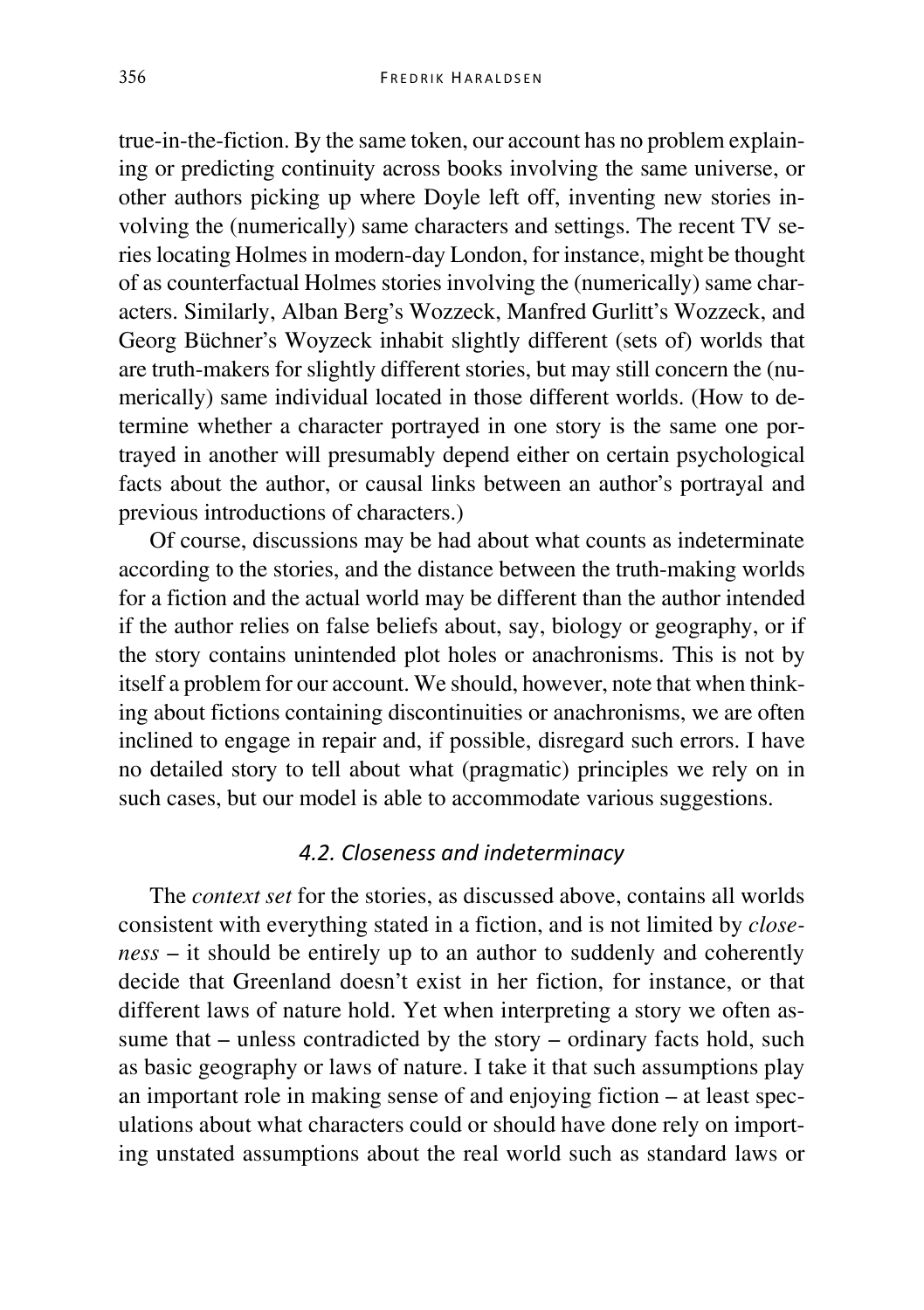generalizations about psychology. The worlds that determine *truth-in-fiction* should be a subset of the context set rather than the whole, identified by the proper importation of facts about the real world, according to some parameter.

*Closeness* is an obvious candidate for adding the appropriate restrictions; that is, the worlds that determine *truth-in-fiction-f* are those consistent with what is stated in or entailed by *f* and are, on balance, *closest* to the actual world (or at least do not gratuitously depart from it). Assuming *closeness* would mean that speculations about details of relevant events not explicitly detailed in the stories may have determinate correctness conditions. And intuitively, we treat them as if they do; even speculations for instance about Holmes's sexual orientation or whether he had a neurodevelopmental disorder often seem to give rise to genuinely factual disputes, and insofar as what is *true-in-the-stories*is determined by *closeness*, claims about these matters may indeed (but may of course not) have a determinate truth value, depending on whether enough information is given in the stories, in combination with facts imported from the actual world, to settle the issue.

It is also worth pointing out that closeness may be incorporated in different ways. Lewis (1978) suggests relativizing *truth-in-fiction* to *the beliefs prevalent in an author's community* rather than to the actual world.<sup>[7](#page-18-0)</sup> One possible upshot of doing so is expansion of the set of truth-making worlds. If the author's community does not have a prevalent belief about whether some fact *p* holds or not of the actual world, the truth-making set would have to include both  $p$  and  $\neg p$  worlds, thus introducing more indeterminacy.

Now, possibilism is not committed to *closeness*. In principle, a possibilist might define truth-in- $F$  over the whole context set for  $F$  – what's explicitly stated (and entailed) in the fiction and nothing else – or use any other means to restrict the set of truth-making worlds. One could for instance imagine restricting the context set to the worlds that are most *aesthetically pleasing*, although it may in that case of course be difficult to formulate conditions for whether a particular fact ought to be imported.

<span id="page-18-0"></span>The question of whether the set of truth-making worlds should be relativized this way reflects prominent and – I take it – open debates among literary theorists. It is not particularly difficult to adjust the definition of *truth-in-fiction* to either option.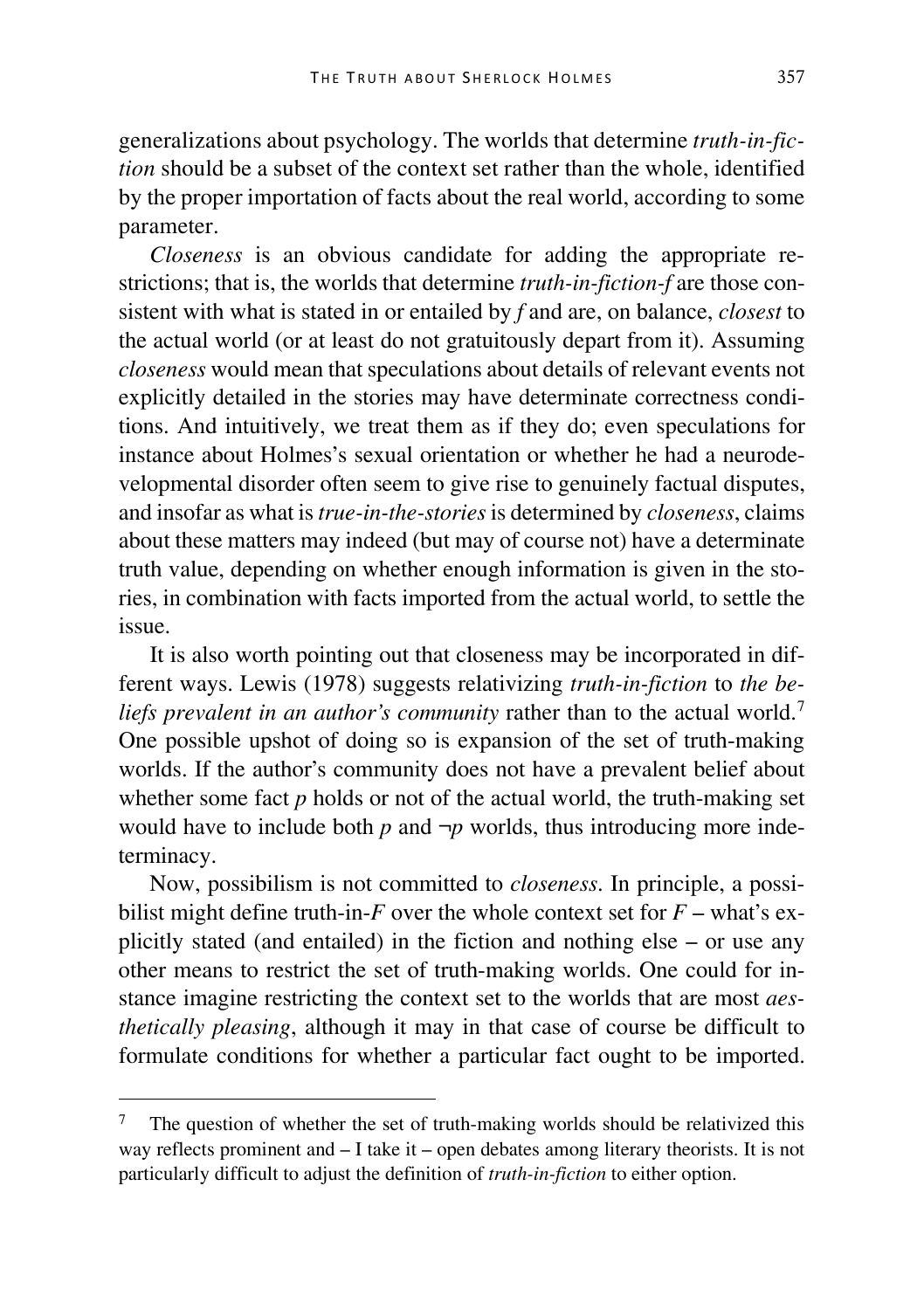Indeed, given that i) providing truth-conditions for individual sentences does not depend on issues related to interpreting the fiction as a whole, and ii) our model of fiction as a type of discourse does not essentially rely on identifying the relevant truth-making subset, formulating the conditions for which facts to import is not obviously a greater or more pressing challenge for me than for other theories that appeal to *truth-in-fiction*. That said, I think many objections to *closeness* are unpersuasive. In 4.2.1 and 4.2.2 I sketch how we may answer some common complaints.

## *4.2.1. Accidental imports*

It has been argued that *closeness* automatically imports facts we do not want to import (see Proudfoot 2006). One may for instance wonder whether it ought to be *true-in-Hamlet* that Sneferu built pyramids, which it probably is if *truth-in-Hamlet* is defined in terms of the closest worlds in which the events described in *Hamlet* take place. But although that consequence may be surprising, it is even in principle not potentially *problematic* – if there were good reasons to think it shouldn't be true-in-*Hamlet* that Sneferu built pyramids, then those reasons would also block the importation of that fact. The mere intuition stemming from the observation that Egyptian pharaohs are *irrelevant* to *Hamlet* is, I think, moot; it *is* irrelevant (otherwise it wouldn't get imported by default), but I see no good reason why irrelevance should imply truth-value gaps. Indeed, if pyramids ever became a question in discussions of *Hamlet* – for whatever reason – it seems legitimate to point out that *Hamlet* is supposed to take place in the actual world (that is, the worlds closest to the actual), and in the actual world Sneferu built pyramids.

Proudfoot (2006) sharpens the worry with examples of *bounded fictions*. Suppose we have a fiction *G* depicting a fictional war in Europe. Though the fiction does not concern England per se, it includes a map of part of downtown Cambridge, with the marked location of a number *n* of enemy tanks. It is accordingly *true-in-G* that there are *n* enemy tanks in the depicted part of Cambridge. Proudfoot's worry, though, is that it is *also* true-in-*G*, if truth-in-*G* is defined as the closest worlds consistent with the fiction, that there are no tanks in downtown Cambridge *outside* of the depicted area, ostensibly since worlds where as much as possible is kept the same as in the actual world except for the *n* depicted tanks are worlds where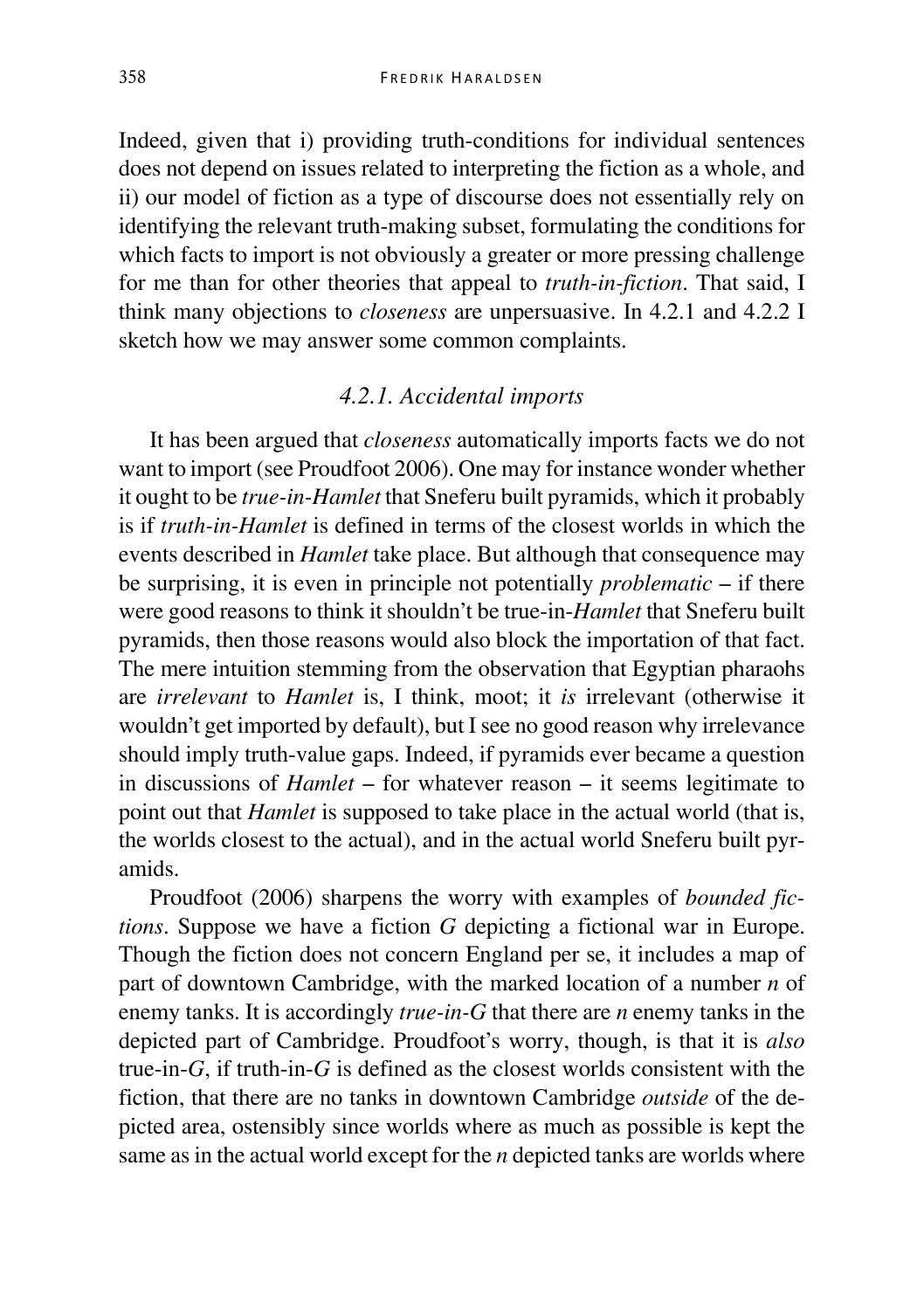there are no tanks outside of the bounds of the given map ('no-tanks worlds').

This result seems wrong.<sup>[8](#page-20-0)</sup> But it is not clearly an objection to using *closeness* as a measure for truth-in-fiction rather than to using a particular *measure* for closeness. I suspect we have the intuition that it shouldn't be true-in-*G* that there are no tanks outside the depicted area because, intuitively and independently of fiction, we *don't* think that the *closest* worlds where there are *n* tanks in the depicted area are no-tanks worlds; hence, a measure of closeness that has the no-tanks result is simply the wrong measure.[9](#page-20-1) We cannot just *keep any truth about the actual world we can* when introducing the tanks; we also need to supplement that change for instance with plausible stories of how the tanks got there. That 'there are no tanks outside the depicted area' is true of the actual world does not mean that notanks worlds are closer when we also make the background changes needed to get them there – in the closest worlds in which England is invaded, for instance, the invaders presumably employ more than *n* tanks. Since there seems to be many equally plausible background stories, it is indeterminate what is the case outside of the depicted area.

One upshot is that it will be difficult to provide a formal measure of closeness; a proper definition that takes into account *plausible background histories* (or consequences) would presumably require a formalization of *relevance* and probably a solution to some version of the *frame problem*. Fortunately, for the purposes for which we need *truth-in-fiction* – to interpret and fill in blanks in a reasonably systematic way – we don't need a formal criterion, but can be rather pragmatic about the matter. The less precise the measure for closeness is, the more claims will end up neither true nor false in the story, but it is not clear why that would be a *bad* thing.

<span id="page-20-0"></span> <sup>8</sup> Proudfoot's primary point, though, is that possibilism cannot respect the *boundedness* of such fictions; i.e. exclude from being true-in-the-fiction any fact beyond the boundaries. She is right that possibilists cannot (easily) recognize such bounds, but as argued above this is not something that should worry them.

<span id="page-20-1"></span>The discussion of similarity relations is vast, and I cannot go into details (see Lewis 1979 for some considerations). Using *closeness* for truth-in-fiction does of course assume that some ordering can be achieved, but unlike other issues for which closeness matters (counterfactuals, perhaps verisimilitude) we don't need it to be very finegrained.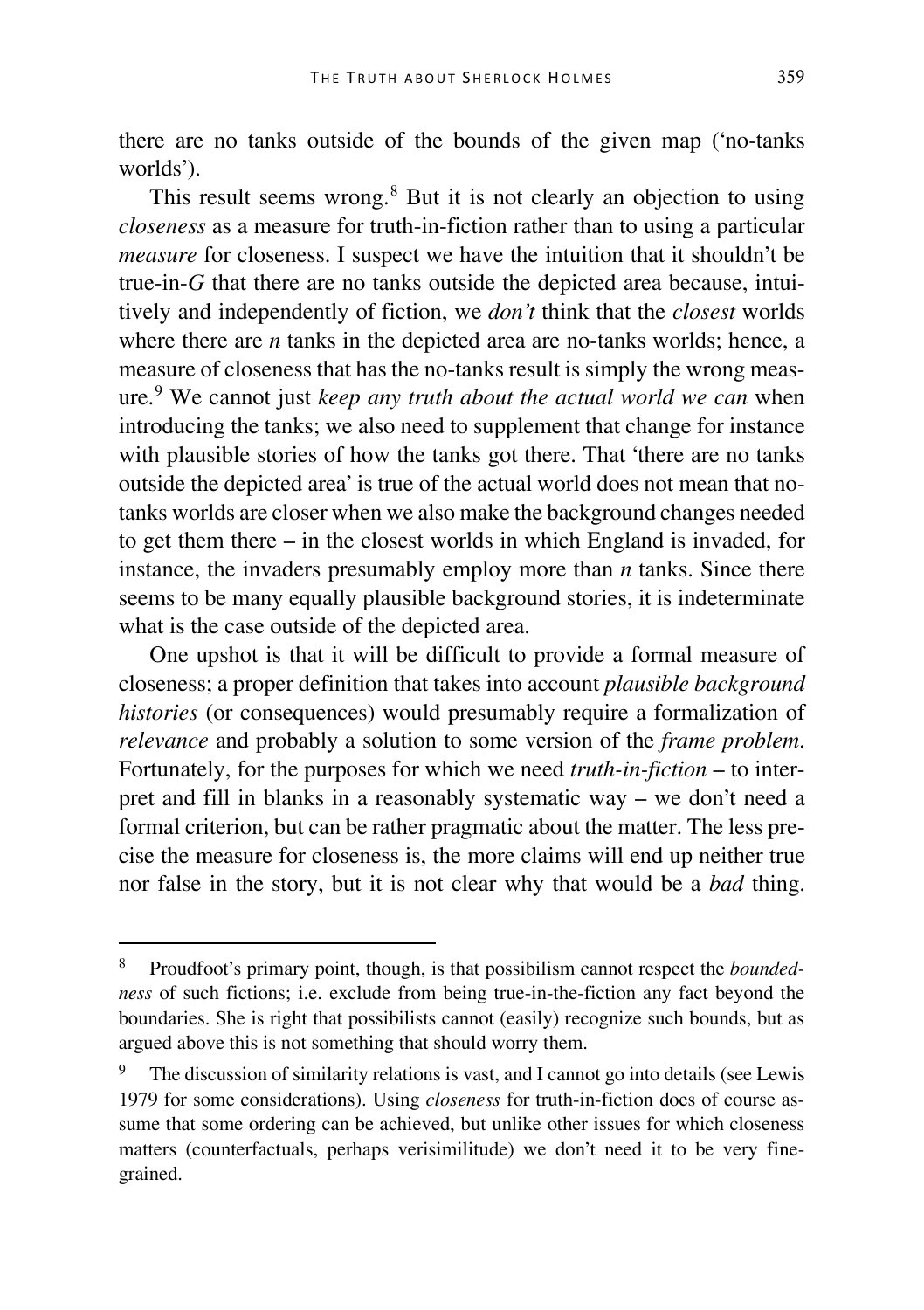Closeness still yields precision enough in the vast majority of cases to use it as a tool for interpreting fictions.

#### *4.2.2. Competing models*

The challenges to realism raised by Everett (2005) require further refinements. Consider fictions where it is unclear whether certain characters actually occur, such as Tatyana Tolstaya's *The Slynx*, in which "in the end, I think, it is pretty much left open whether or not there really is a Slynx" (Everett 2005, 630). Now, the set of possible worlds identified by Tolstaya does indeed contain both worlds where there is and worlds where there isn't a Slynx,[10](#page-21-0) but I do not think we should conclude that it is neither *true-in-The-Slynx* nor *false-in-The-Slynx* that there is one; at least that is not the complete story. Holmes's blood type is indeterminate because it doesn't matter to the story; the existence or not of the Slynx *does* matter to Tolstaya's story and will matter significantly to how we understand other parts of it. Moreover, whereas worlds where Holmes have different blood types are equally close to the actual world, the non-Slynx worlds seem *prima facie* closer than the Slynx worlds on the (crucial) assumption that they are equally consistent with the rest of the story.

I think the correct thing to say is rather that the set of truth-making worlds are either the set of Slynx-containing worlds, or the set of those that do not contain a Slynx, but not both. Rather, the story leaves it unclear or indeterminate which of these sets contains worlds that are overall i) closer, and ii) cohere better with what is stated in the fiction. Hence, we get *competing models* of the fiction, and perhaps no clear means for deciding that one of them is the right one. Such indeterminacy is relatively common. In many cases, one may perhaps say that a text can give us multiple different fictions with very different answers to what is true-in-the-fiction. Another example is Patrick Ness's *A Monster Calls*, which may (legitimately) be read as a fantasy story and as a metaphor-loaded description of the main character's psychological processing of his life situation.

Competing models are also needed for Everett's *Frackworld* example, in which "[n]o one was absolutely sure whether Frick and Frack were really

<span id="page-21-0"></span><sup>&</sup>lt;sup>10</sup> Thus, for the question of whether The Slynx is a fictional character the answer is 'yes'; the question is whether this character in fact appears in the story(-worlds).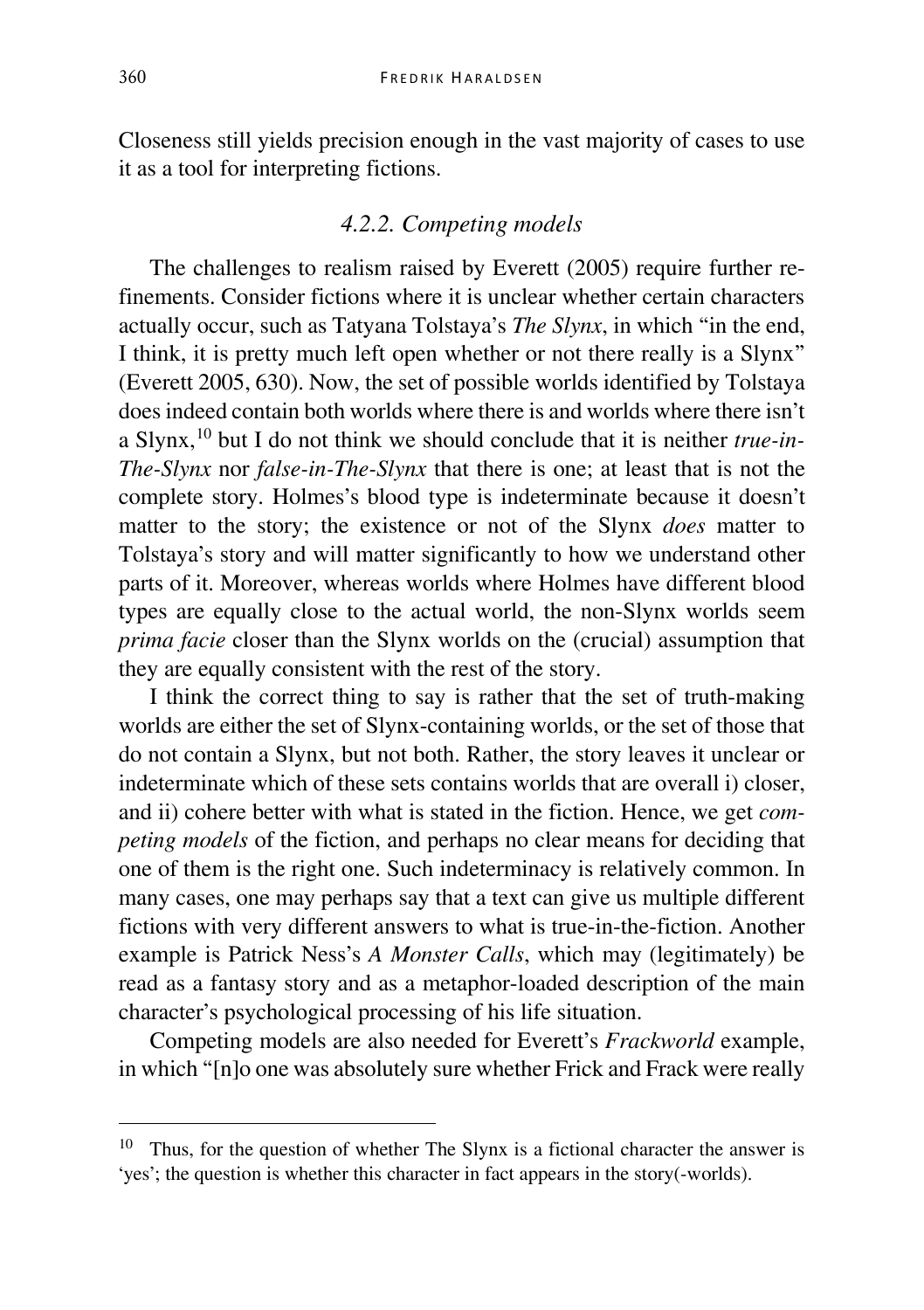the same person or not" (Everett 2005, 629). Now, insofar as Frick  $=$  Frack is either necessarily true or necessarily false, the competing interpretations require disjoint context sets. The interesting wrinkle in this case is that on the interpretation on which 'Frick' and 'Frack' refer to a single individual, the names refer to a different individual than they do on the interpretation on which they refer to different ones. Accordingly, relative to each interpretation a sentence 'Frick is *F*' will express different propositions, and the *meaning* of the sentences in the story will depend on what interpretation we assume. But this upshot is as expected if we assume that names are directly referential; an author of a story like this would indeed write sentences that are genuinely ambiguous, without having a determinate intention with regard to which interpretation is correct. Accordingly, I do not find the example to be a particularly worrisome.

## *4.3. Contradictions and surrealism*

Sometimes storytellers make mistakes and locate the truth-making worlds for a fiction further away from the actual world than intended. But sometimes fictions also contain outright contradictions and impossibilities, true in *no* world. Inconsistent fictions and inconsistent character developments are commonly raised objections to possibilism. Now, the problem is at least somewhat less pressing on the account developed here. If the reference of a name for a fictional character were fixed by description, then ascriptions of contradictory properties would entail that no referent is picked out. However, insofar as reference is determined by stipulation, independently of the properties eventually ascribed, ascription of inconsistent properties is no obstacle to *referring* to that character. Instead, inconsistent ascriptions become a problem for defining truth-in-the-fiction and identifying an appropriate context set.

Though contradictory fictions are tricky, the problem should not be overstated. First, the problem arises from *genuine* contradictions. Watson's infamous war wound, which appears to move around over the course of the stories, does not generate a genuine contradiction – there *are* worlds where war wounds move around; they're just further away than we generally assume the Holmes worlds to be. We often respond to such cases with local repairs, but that is because we (for pragmatic reasons) choose to – the repairs are not *forced* upon us by the fiction. Certain genuine contradictions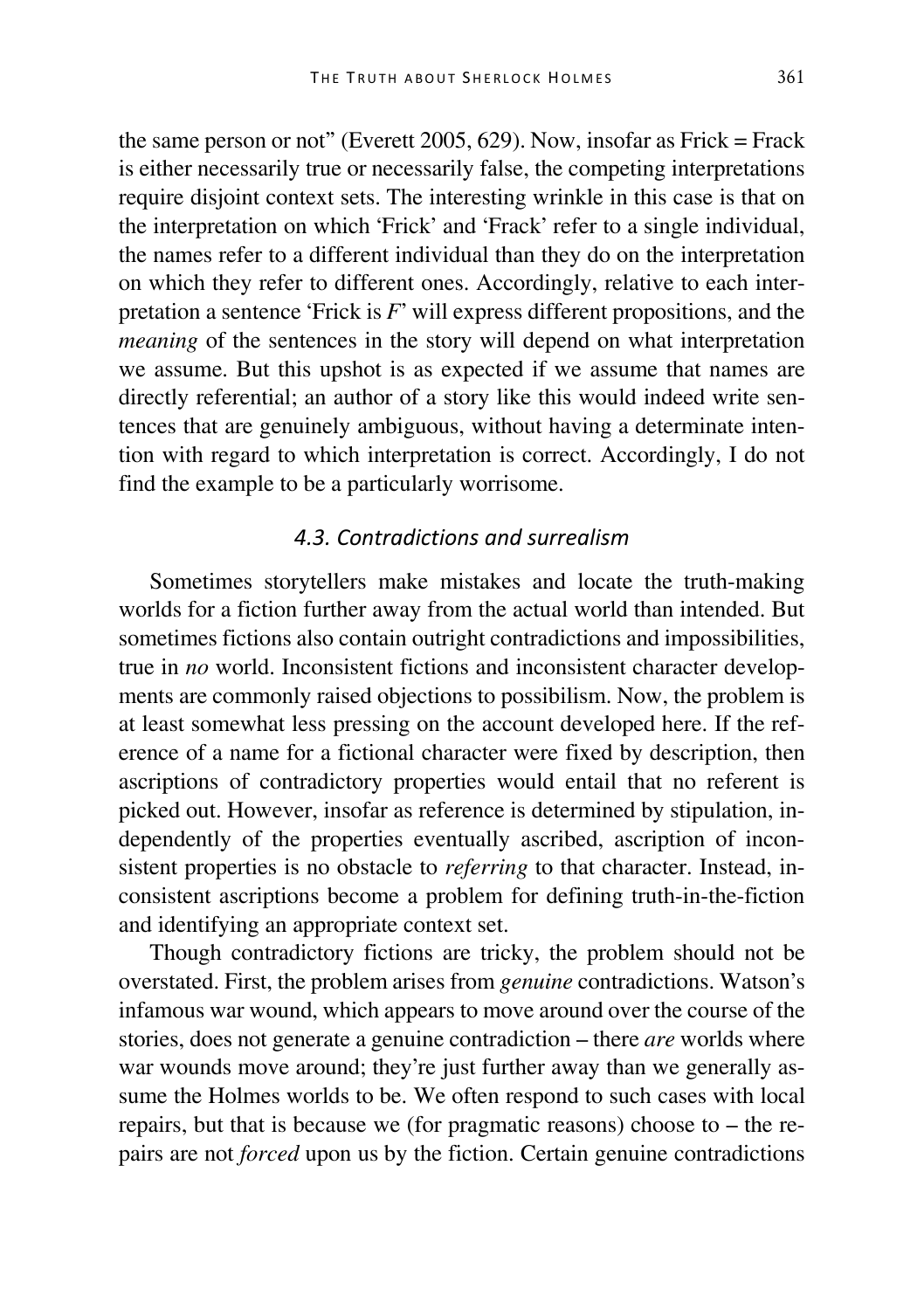may also be solved – as Lewis (1983) suggests – by compartmentalization, defining truth for *parts* of the fiction rather than the whole, for instance. (A further resource is appeal to competing models, as suggested above.) Intuitively, compartmentalization and local repairs reflect ordinary practice when facing continuity problems or contradictions, and having to resort to such measures is at least no objection to the possibilist account of how claims made in fiction can be meaningful and have truth-conditions.

Nor is it an obvious objection to possibilism that it has nothing to say about how to understand surreal stories or events. In the case of apparent violations of the laws of logic, for instance, we *should* be inclined to say that it becomes unclear what should be considered true-in-the-fiction and even what propositions the text is expressing. *Through the Looking Glass*, for instance, contains passages where it is less than clear that we have a firm grasp of the truth-conditional content. The unsurprising lesson to draw from such examples is that fiction serves purposes and exhibits qualities not tied to assertions (or pretense assertions) of matters of fact – its propositional, truth-conditional content – that may even *depend on* us being unable to pinpoint what claim it in fact makes. Similarly, that possible worlds can be used to define truth-conditions for claims in fiction and model important features of narrative fictions, does not mean that they are particularly useful for capturing the value of, say, poetry or humor. Our model is intended as a basic model of fictional storytelling as a type of discourse, not a template for analyzing *literary appreciation* or explaining all literary tools at an author's disposal.

One source of ostensibly problematic examples come from *embedded fictions*. Now, embedded fictions (modeled using worlds accessible from the worlds of the first-order fiction) are themselves not particularly problematic for possibilism, but sometimes fictions blur the distinction and let characters that are real according to the fiction interact with characters that are fictional according to the fiction, or enter the fiction-within-the-fiction. Insofar as 'fictional' entails 'non-actual', such scenarios are contradictory; in fact, they cannot even be meaningfully described, any more than a fiction using the phrase 'married bachelor' in a fiction describes a married bachelor. However, nothing in possibilism rules out worlds where individuals have different relationships with the scenarios they describe in their stories; the stories-within-the-fictions would not be *fictions* (for the participants in the first-order fiction) in *our* sense, and their characters not strictly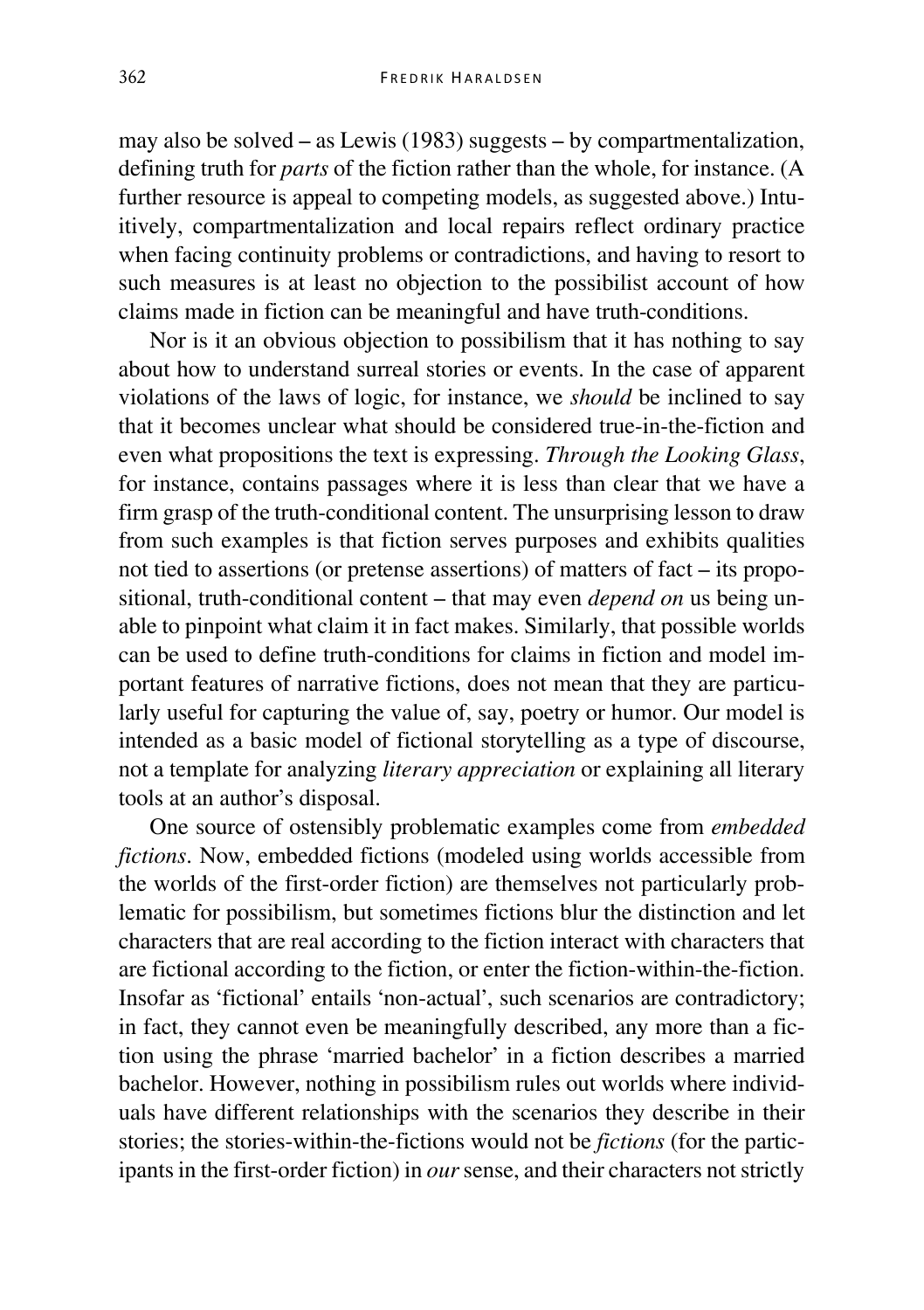speaking *fictional characters* (insofar as they are available for causal inter-action, which genuinely fictional characters, by definition, are not).<sup>[11](#page-24-0)</sup> Fictions that describe such encounters or interactions do, by the meaning of 'fiction' for *us*, accordingly not describe interactions with fictions, but perhaps with fictions<sup>\*</sup> – contents of stories that are not separated from life in the world of the fiction by being non-actual relative to that world, but by some other barrier.

That leaves us with examples of blatantly contradictory fictions such as *Sylvan's Box* (cf. Priest 2005), which purports to describe an object that is both there and isn't there at the same time, or Everett's (2005) examples where e.g. the symmetry of identity does not hold. In these examples the contradictions are explicit and central elements of the story, and compartmentalization or local repairs do not help. In such rare cases I am inclined to bite the bullet and deny that the stories are, in fact, best interpreted as completely meaningfully describing a contradictory state of affairs (see Hanley 2004).[12](#page-24-1) *Truth-in-fiction* is a species of *truth*, and unless we are dialetheists 'it is both there and not there the same time' isn't in any sense *true*, not even true-in-fiction, even if the author claims otherwise.

## **5. Conclusion**

I have endeavored to provide a partial defense of a possibilist approach to fiction against some common objections, and to (cursorily) elaborate on some potential advantages. Major obstacles remain. I have not discussed possibilism's potential commitment to modal realism. Nor have I developed my response to the selection problem in detail. But insofar as these questions can be answered, possibilism has some attractive features. First,

<span id="page-24-0"></span><sup>&</sup>lt;sup>11</sup> That is: There is nothing contradictory about me interacting with Holmes, and there are worlds where I do. But it *is* a contradiction in terms to say that I might (causally) interact with a fictional character as such, and should be on any acceptable analysis of 'fiction'.

<span id="page-24-1"></span><sup>&</sup>lt;sup>12</sup> Indeed, Everett's examples rather call for repair. A non-symmetric relation is by definition not an identity relation, so an author purporting to describe non-symmetric identity is using the word 'identity' wrong; what he or she describes is in fact a different relation, for instance a supervenience relation.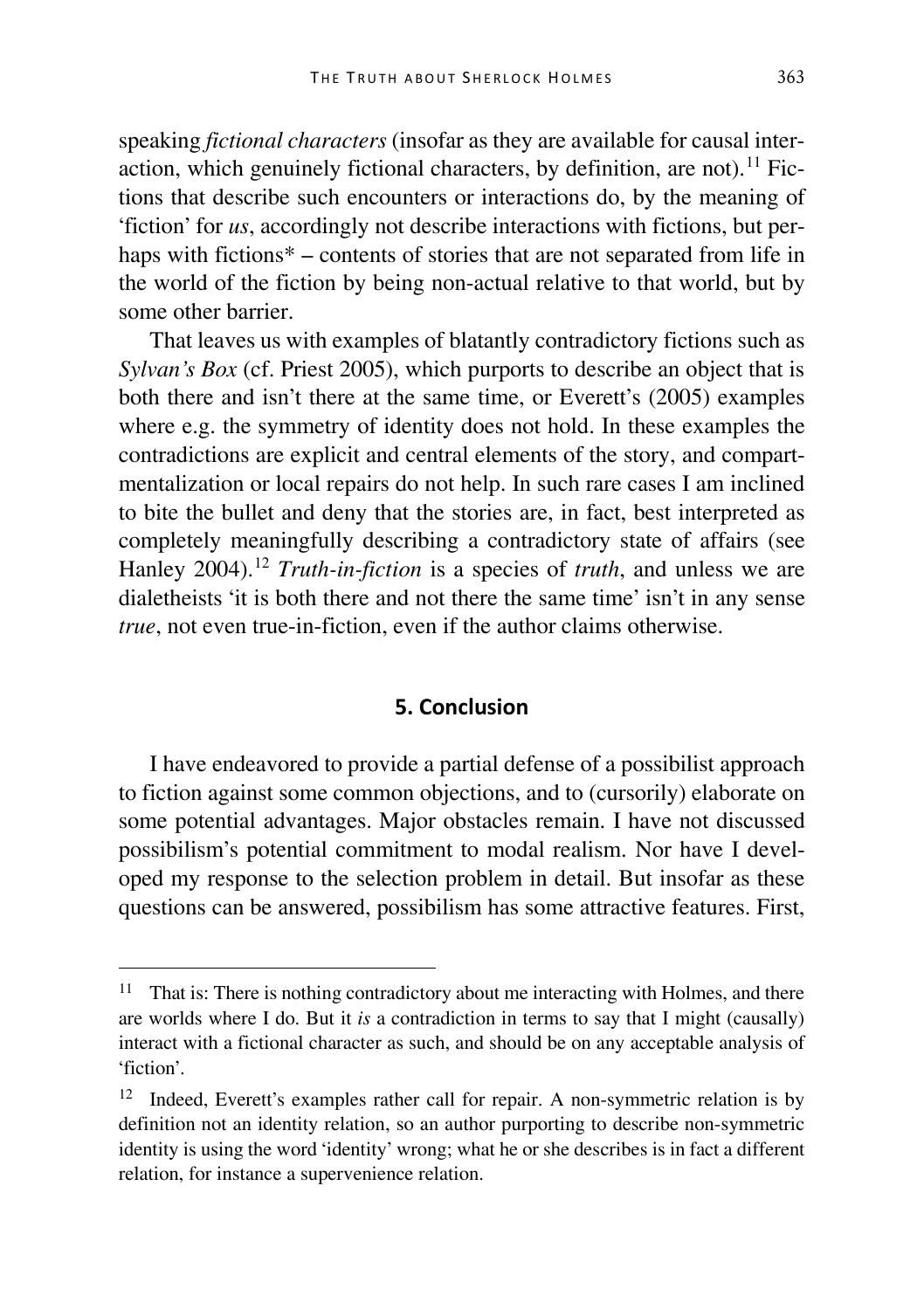it provides a straightforward account of the *meaning* of claims made in fiction, which are assigned the same kind of semantic content as claims outside of fiction but, of course, supposed to be interpreted under assumptions that the interpreter ordinarily ought to be aware do not *actually* hold. Second, possibilism underpins a fruitful model for fictional discourse. Of course, further challenges remain, especially since fictional narratives are often far more complex than the toy examples discussed here. We have had nothing to say for instance about the role of the narrator (which presumably requires at least an extra level in the model), how to understand, say, fourth wall violations, or importation of assumptions related to genre conventions.

Finally, I have made no attempt to compare the possibilist analysis with its competitors. My goal has accordingly been rather modest, and given the outstanding challenges to possibilism – in particular concerning metaphysical commitments – this article is perhaps best understood as an attempt to help clarify where the real battle should take place.

#### Acknowledgments

The research behind this article was made possible in part through a grant from the SASPRO/FP7-Marie Curie Actions-COFUND scheme [grant number 0086/01/03/-b] as well as VEGA grant 2/0049/16: Fictionalism in philosophy and science (primary investigator Marián Zouhar). I am grateful to participants at the Philosophy of Language (1): Semantics of Fictional Discourse conference in October, 2016, as well as anonymous referees, for comments on earlier versions of this paper.

#### References

- BRECKENRIDGE, W. & MAGIDOR, O. (2012): Arbitrary Reference. *Philosophical Studies* 158, No. 3, 377-400.
- BROCK, S. (2002): Fictionalism about Fictional Characters. *Noûs* 36, 1-21.
- EVERETT, A. (2005). Against Fictional Realism. *The Journal of Philosophy* 102, No. 12, 624-649.
- HANLEY, R. (2004): As Good As It Gets: Lewis on Truth in Fiction. *Australasian Journal of Philosophy* 82, 112-128.
- HOWELL, R. (1979): Fictional Objects: How They Are and How They Aren't. *Poetics* 8, 129-177.
- KÖLBEL, M. (2002): *Truth without Objectivity*. London & New York: Routledge.